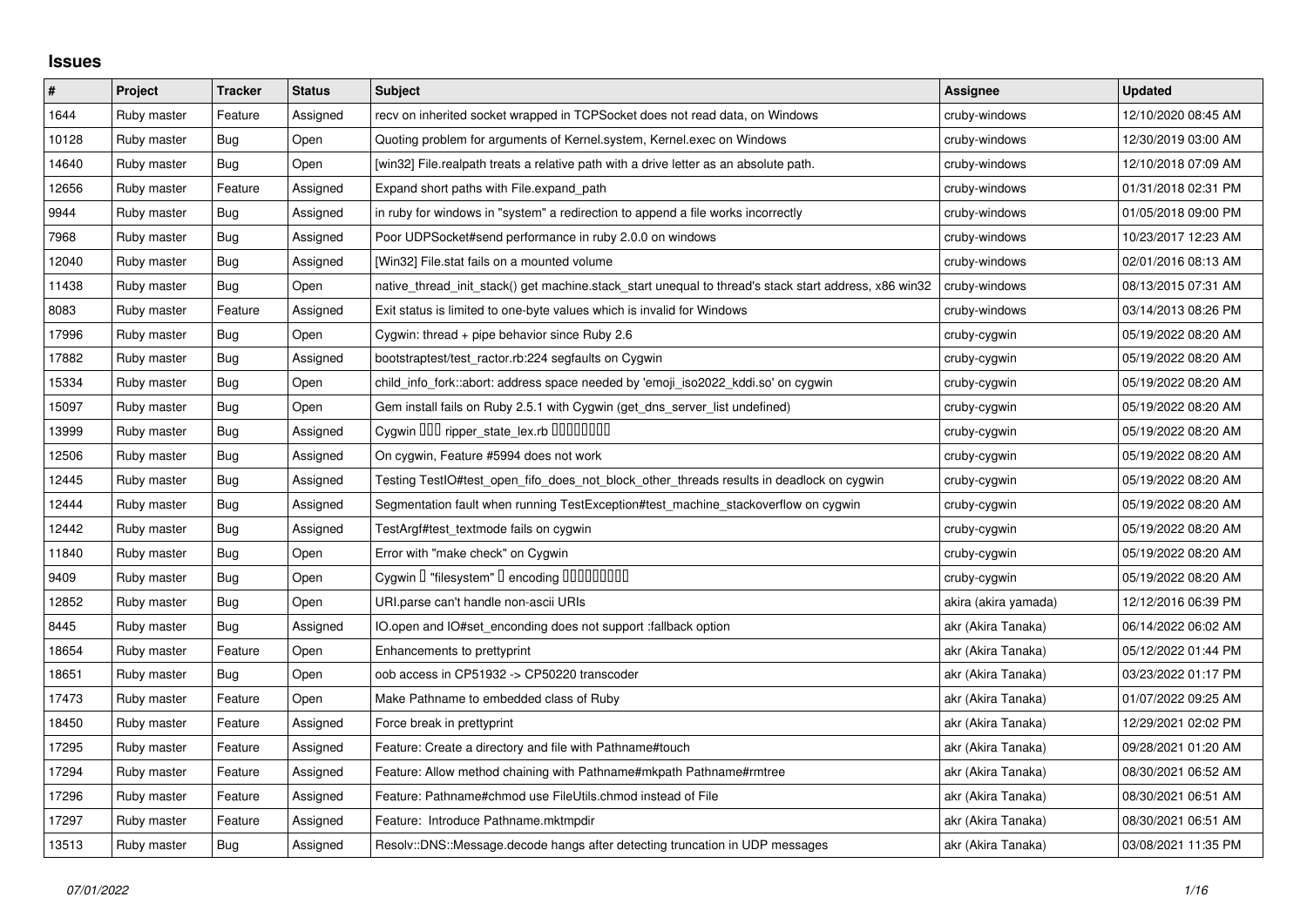| $\vert$ # | Project     | Tracker    | <b>Status</b> | Subject                                                                                                     | <b>Assignee</b>                     | <b>Updated</b>      |
|-----------|-------------|------------|---------------|-------------------------------------------------------------------------------------------------------------|-------------------------------------|---------------------|
| 17569     | Ruby master | Misc       | Open          | uri lib maintainership                                                                                      | akr (Akira Tanaka)                  | 01/23/2021 10:42 AM |
| 16937     | Ruby master | Feature    | Assigned      | Add DNS over HTTP to Resolv                                                                                 | akr (Akira Tanaka)                  | 12/10/2020 09:15 AM |
| 14922     | Ruby master | Feature    | Assigned      | Resolv getaddresses ignores AAAA records for IPv6                                                           | akr (Akira Tanaka)                  | 11/13/2020 04:01 AM |
| 11322     | Ruby master | Feature    | Assigned      | OpenUri: RuntimeError: HTTP redirection loop                                                                | akr (Akira Tanaka)                  | 11/13/2020 03:52 AM |
| 17173     | Ruby master | Feature    | Open          | open-uri I ciphers IIIIIII                                                                                  | akr (Akira Tanaka)                  | 09/25/2020 09:17 AM |
| 10637     | Ruby master | Feature    | Assigned      | Puppet orchestration on vagrant fails with Error: Non-HTTP proxy URI                                        | akr (Akira Tanaka)                  | 09/23/2020 10:23 PM |
| 17154     | Ruby master | Misc       | Open          | Update Pathname Documentation to Clarify Expected Behavior                                                  | akr (Akira Tanaka)                  | 09/05/2020 01:18 PM |
| 16985     | Ruby master | Feature    | Open          | Improve `pp` for `Hash` and `String`                                                                        | akr (Akira Tanaka)                  | 06/26/2020 09:51 AM |
| 10580     | Ruby master | Bug        | Open          | TestProcess#test_deadlock_by_signal_at_forking fails on ARM                                                 | akr (Akira Tanaka)                  | 12/30/2019 03:00 AM |
| 10129     | Ruby master | Feature    | Assigned      | More descriptive error message for failed net/http requests                                                 | akr (Akira Tanaka)                  | 01/05/2018 09:01 PM |
| 7412      | Ruby master | Feature    | Assigned      | Pathname#relative_path_from does not support mixed directory separators on windows                          | akr (Akira Tanaka)                  | 01/05/2018 09:00 PM |
| 7362      | Ruby master | Feature    | Assigned      | Adding Pathname#start_with?                                                                                 | akr (Akira Tanaka)                  | 12/25/2017 06:15 PM |
| 3608      | Ruby master | Feature    | Assigned      | Enhancing Pathname#each_child to be lazy                                                                    | akr (Akira Tanaka)                  | 12/25/2017 06:14 PM |
| 14066     | Ruby master | Feature    | Assigned      | Add CAA DNS RR on Resolv                                                                                    | akr (Akira Tanaka)                  | 11/10/2017 06:50 AM |
| 13385     | Ruby master | Feature    | Open          | [PATCH] Make Resolv::DNS::Name validation similar to host and dig commands                                  | akr (Akira Tanaka)                  | 06/16/2017 08:04 AM |
| 13047     | Ruby master | Feature    | Assigned      | Use String literal instead of `String#+` for multiline pretty-printing of multiline strings                 | akr (Akira Tanaka)                  | 02/22/2017 07:09 AM |
| 12497     | Ruby master | Feature    | Assigned      | GMP version of divmod may be slower                                                                         | akr (Akira Tanaka)                  | 08/10/2016 03:11 AM |
| 11312     | Ruby master | Feature    | Open          | Add Resolv::DNS::Resource::IN::SPF                                                                          | akr (Akira Tanaka)                  | 07/01/2015 03:26 AM |
| 10459     | Ruby master | Feature    | Assigned      | [PATCH] rfc3339 method for Time                                                                             | akr (Akira Tanaka)                  | 05/21/2015 08:14 AM |
| 18459     | Ruby master | Feature    | Assigned      | IRB autocomplete dropdown colour options                                                                    | aycabta (aycabta.)                  | 01/05/2022 02:15 AM |
| 15371     | Ruby master | Feature    | Assigned      | <b>IRB with ARGV</b>                                                                                        | aycabta (aycabta.)                  | 02/14/2020 11:35 AM |
| 13604     | Ruby master | Feature    | Assigned      | Exposing alternative interface of readline                                                                  | aycabta (aycabta.)                  | 01/20/2020 05:34 AM |
| 14917     | Ruby master | Misc       | Assigned      | Add RDoc documents to tar ball                                                                              | aycabta (aycabta.)                  | 07/21/2018 09:29 AM |
| 9507      | Ruby master | Bug        | Open          | Ruby 2.1.0 is broken on ARMv5: tried to create Proc object without a block                                  | charliesome (Charlie<br>Somerville) | 01/05/2018 09:00 PM |
| 18639     | Ruby master | Feature    | Open          | Update Unicode data to Unicode Version 15.0.0                                                               | duerst (Martin Dürst)               | 03/22/2022 07:38 PM |
| 18601     | Ruby master | Bug        | Open          | Invalid byte sequences in Big5 encodings                                                                    | duerst (Martin Dürst)               | 02/23/2022 07:59 AM |
| 13671     | Ruby master | <b>Bug</b> | Assigned      | Regexp with lookbehind and case-insensitivity raises RegexpError only on strings with certain<br>characters | duerst (Martin Dürst)               | 11/30/2021 04:42 AM |
| 18337     | Ruby master | <b>Bug</b> | Assigned      | Ruby allows zero-width characters in identifiers                                                            | duerst (Martin Dürst)               | 11/24/2021 09:13 AM |
| 16842     | Ruby master | <b>Bug</b> | Assigned      | 'inspect' prints the UTF-8 character U+0085 (NEXT LINE) verbatim even though it is not printable            | duerst (Martin Dürst)               | 02/26/2021 05:43 AM |
| 17400     | Ruby master | Bug        | Open          | Incorrect character downcase for Greek Sigma                                                                | duerst (Martin Dürst)               | 12/17/2020 06:56 AM |
| 7742      | Ruby master | Bug        | Open          | System encoding (Windows-1258) is not recognized by Ruby to convert back to UTF-8                           | duerst (Martin Dürst)               | 12/25/2017 06:15 PM |
| 6351      | Ruby master | Bug        | Assigned      | transcode table generator does not support multi characters of Unicode                                      | duerst (Martin Dürst)               | 12/25/2017 06:15 PM |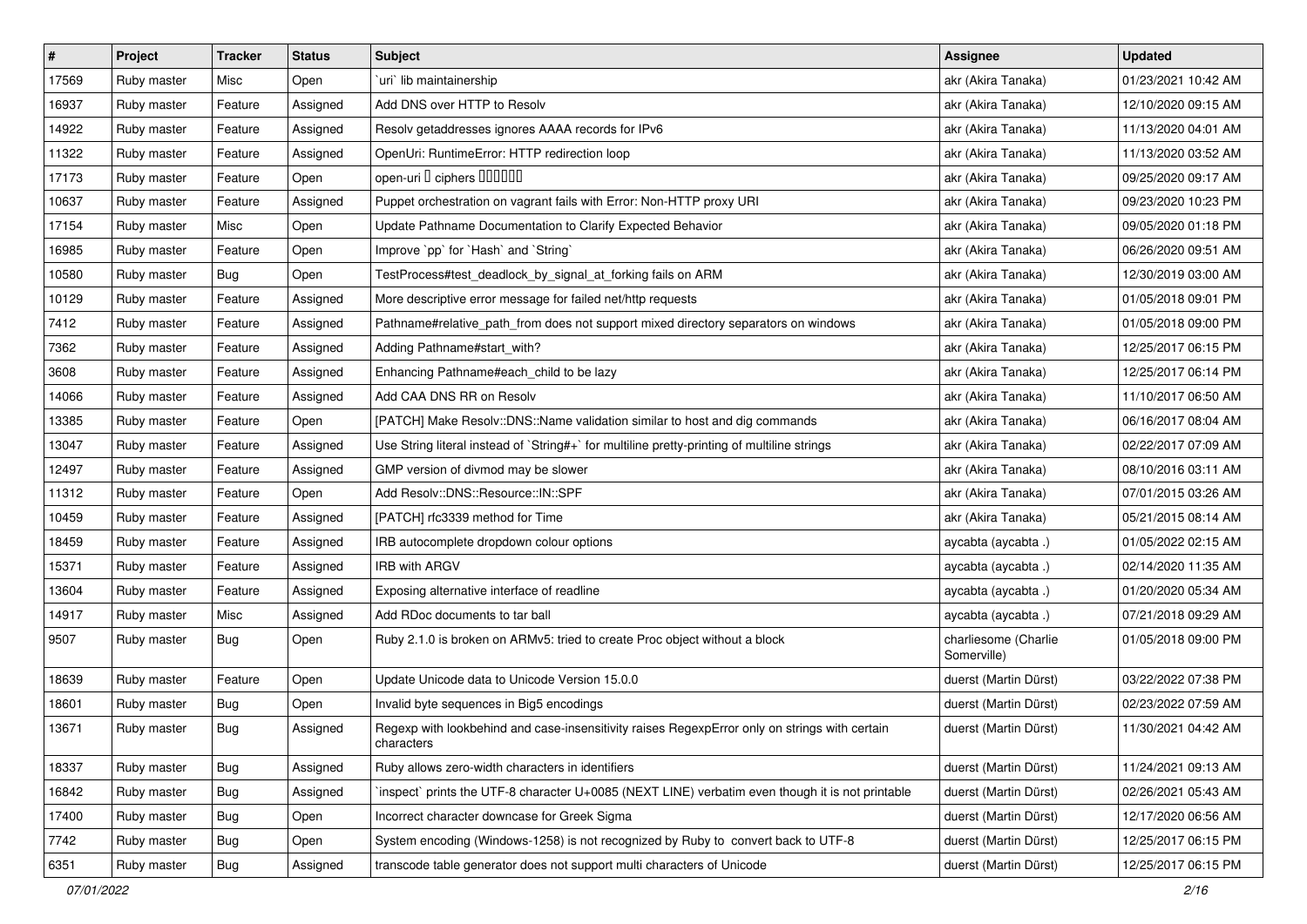| $\pmb{\#}$ | Project     | <b>Tracker</b> | <b>Status</b> | <b>Subject</b>                                                                                                                                                      | Assignee                          | <b>Updated</b>      |
|------------|-------------|----------------|---------------|---------------------------------------------------------------------------------------------------------------------------------------------------------------------|-----------------------------------|---------------------|
| 17525      | Ruby master | Feature        | Open          | Implement Happy Eyeballs Version 2 (RFC8305) in Socket.tcp                                                                                                          | Glass_saga (Masaki<br>Matsushita) | 06/16/2022 01:08 AM |
| 16476      | Ruby master | Feature        | Open          | Socket.getaddrinfo cannot be interrupted by Timeout.timeout                                                                                                         | Glass_saga (Masaki<br>Matsushita) | 06/16/2022 01:08 AM |
| 15628      | Ruby master | Feature        | Assigned      | init inetsock internal should fallback to IPv4 if IPv6 is unreachable                                                                                               | Glass_saga (Masaki<br>Matsushita) | 09/25/2020 05:42 AM |
| 7148       | Ruby master | Feature        | Assigned      | Improved Tempfile w/o DelegateClass                                                                                                                                 | Glass_saga (Masaki<br>Matsushita) | 03/27/2019 09:51 AM |
| 2631       | Ruby master | Feature        | Assigned      | Allow IO#reopen to take a block                                                                                                                                     | Glass_saga (Masaki<br>Matsushita) | 05/24/2018 01:22 PM |
| 13696      | Ruby master | Feature        | Open          | Add exchange and noreplace options to File.rename                                                                                                                   | Glass_saga (Masaki<br>Matsushita) | 12/01/2017 04:34 PM |
| 15408      | Ruby master | Feature        | Open          | Deprecate object_id and _id2ref                                                                                                                                     | headius (Charles Nutter)          | 03/19/2019 04:02 PM |
| 18790      | Ruby master | Bug            | Assigned      | cannot load such file -- digest (LoadError)                                                                                                                         | hsbt (Hiroshi SHIBATA)            | 06/06/2022 12:41 AM |
| 18567      | Ruby master | Bug            | Open          | Depending on default gems in stdlib gems when not needed considered harmful                                                                                         | hsbt (Hiroshi SHIBATA)            | 04/21/2022 04:45 PM |
| 18666      | Ruby master | Bug            | Open          | No rule to make target 'yaml/yaml.h', needed by 'api.o'                                                                                                             | hsbt (Hiroshi SHIBATA)            | 03/29/2022 11:17 AM |
| 18571      | Ruby master | Feature        | Assigned      | Removed the bundled sources from release package after Ruby 3.2                                                                                                     | hsbt (Hiroshi SHIBATA)            | 03/28/2022 06:23 AM |
| 18614      | Ruby master | Bug            | Open          | Error (busy loop) in<br>TestGemCommandsSetupCommand#test_destdir_flag_does_not_try_to_write_to_the_default_gem_<br>home                                             | hsbt (Hiroshi SHIBATA)            | 03/17/2022 01:03 AM |
| 18169      | Ruby master | Bug            | Assigned      | Local copies of gemified libraries are being released out of sync with their gems                                                                                   | hsbt (Hiroshi SHIBATA)            | 02/25/2022 05:40 PM |
| 18381      | Ruby master | Bug            | Assigned      | Default vs Bundled gems                                                                                                                                             | hsbt (Hiroshi SHIBATA)            | 12/15/2021 11:09 AM |
| 18355      | Ruby master | Bug            | Assigned      | require("pathname") within rack application chnages behaviors of Pathname methods, such as<br>absolute?(), when there are two versions of 'pathname' gem installed. | hsbt (Hiroshi SHIBATA)            | 11/30/2021 08:01 AM |
| 18068      | Ruby master | Misc           | Open          | Silence LoadError only if it is for rubygems itself                                                                                                                 | hsbt (Hiroshi SHIBATA)            | 08/08/2021 02:21 PM |
| 16951      | Ruby master | Bug            | Assigned      | Consistently referer dependencies                                                                                                                                   | hsbt (Hiroshi SHIBATA)            | 06/17/2021 06:15 AM |
| 14737      | Ruby master | Feature        | Assigned      | Split default gems into separate directory structure                                                                                                                | hsbt (Hiroshi SHIBATA)            | 09/02/2020 06:00 PM |
| 16963      | Ruby master | Feature        | Assigned      | Remove English.rb from Ruby 2.8/3.0                                                                                                                                 | hsbt (Hiroshi SHIBATA)            | 06/19/2020 09:48 AM |
| 16012      | Ruby master | Feature        | Assigned      | Add a (small) test-install suite?                                                                                                                                   | hsbt (Hiroshi SHIBATA)            | 07/30/2019 08:13 AM |
| 10919      | Ruby master | <b>Bug</b>     | Assigned      | [gem install] installs multipe platforms                                                                                                                            | hsbt (Hiroshi SHIBATA)            | 07/30/2019 07:44 AM |
| 6590       | Ruby master | Feature        | Assigned      | Dealing with bigdecimal, etc gems in JRuby                                                                                                                          | hsbt (Hiroshi SHIBATA)            | 05/15/2019 08:33 PM |
| 15550      | Ruby master | Bug            | Assigned      | Windows - gem bin files - can't run from bash shell                                                                                                                 | hsbt (Hiroshi SHIBATA)            | 03/20/2019 01:05 AM |
| 15487      | Ruby master | Misc           | Assigned      | Clarify default gems maintanance policy                                                                                                                             | hsbt (Hiroshi SHIBATA)            | 12/30/2018 08:42 PM |
| 13534      | Ruby master | Feature        | Assigned      | Checking installation results of default gems                                                                                                                       | hsbt (Hiroshi SHIBATA)            | 07/26/2018 02:16 AM |
| 9366       | Ruby master | Bug            | Assigned      | "make-j32 check TESTS=-j32" occasionally fails on rubygems/specification                                                                                            | hsbt (Hiroshi SHIBATA)            | 07/26/2018 02:13 AM |
| 12639      | Ruby master | Feature        | Assigned      | Speed up require in RubyGems by 5x                                                                                                                                  | hsbt (Hiroshi SHIBATA)            | 07/26/2018 02:12 AM |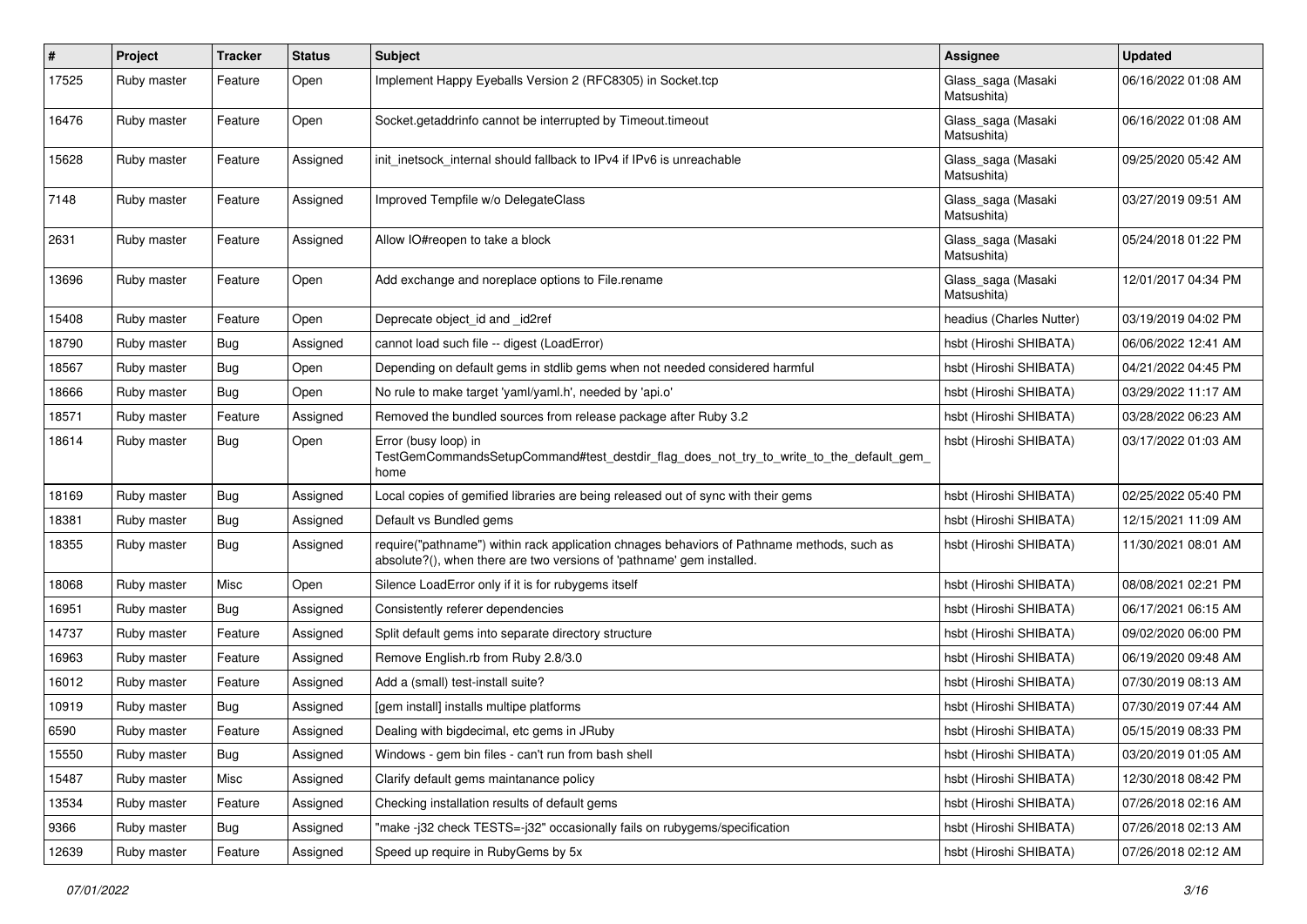| $\pmb{\#}$ | Project     | <b>Tracker</b> | <b>Status</b> | <b>Subject</b>                                                                     | <b>Assignee</b>             | <b>Updated</b>      |
|------------|-------------|----------------|---------------|------------------------------------------------------------------------------------|-----------------------------|---------------------|
| 5617       | Ruby master | Feature        | Assigned      | Allow install RubyGems into dediceted directory                                    | hsbt (Hiroshi SHIBATA)      | 05/16/2018 09:15 AM |
| 14679      | Ruby master | Bug            | Assigned      | StdLib gems should properly specify their dependencies                             | hsbt (Hiroshi SHIBATA)      | 04/11/2018 01:14 PM |
| 13508      | Ruby master | Feature        | Assigned      | How remove/refactor code related mathn library.                                    | hsbt (Hiroshi SHIBATA)      | 12/25/2017 06:15 PM |
| 18818      | Ruby master | <b>Bug</b>     | Open          | SEGV (Fiber scheduler?)                                                            | ioquatix (Samuel Williams)  | 06/06/2022 06:31 PM |
| 18810      | Ruby master | Bug            | Open          | Make `Kernel#p` interruptable.                                                     | ioquatix (Samuel Williams)  | 05/30/2022 12:44 AM |
| 18227      | Ruby master | Feature        | Open          | Static class initialization.                                                       | ioquatix (Samuel Williams)  | 09/29/2021 09:21 PM |
| 18036      | Ruby master | Bug            | Open          | Pthread fibers become invalid on fork - different from normal fibers.              | ioquatix (Samuel Williams)  | 08/19/2021 07:05 AM |
| 17664      | Ruby master | Bug            | Assigned      | Behavior of sockets changed in Ruby 3.0 to non-blocking                            | ioquatix (Samuel Williams)  | 07/12/2021 10:28 AM |
| 13383      | Ruby master | Feature        | Open          | [PATCH] Module#source_location                                                     | ioquatix (Samuel Williams)  | 01/09/2020 05:16 AM |
| 595        | Ruby master | Bug            | Assigned      | Fiber ignores ensure clause                                                        | ioquatix (Samuel Williams)  | 12/29/2019 10:37 AM |
| 17720      | Ruby master | Misc           | Assigned      | Cirrus CI to check non-x86_64 architecture cases by own machines                   | jaruga (Jun Aruga)          | 09/26/2021 10:24 AM |
| 16492      | Ruby master | Bug            | Open          | TestBugReporter#test_bug_reporter_add test failures                                | jaruga (Jun Aruga)          | 08/24/2021 01:12 PM |
| 18002      | Ruby master | Bug            | Open          | s390x: Tests failing without LC_ALL env                                            | jaruga (Jun Aruga)          | 07/12/2021 04:30 PM |
| 16188      | Ruby master | Misc           | Open          | What are the performance implications of the new keyword arguments in 2.7 and 3.0? | jeremyevans0 (Jeremy Evans) | 11/27/2019 04:45 PM |
| 18808      | Ruby master | <b>Bug</b>     | Assigned      | Cannot compile ruby 3.1.2 on powerpc64le-linux without disabling the jit features  | k0kubun (Takashi Kokubun)   | 06/20/2022 10:40 AM |
| 17995      | Ruby master | Bug            | Open          | Slow down when mjit and Ractor are being used at same time                         | k0kubun (Takashi Kokubun)   | 06/11/2022 04:02 AM |
| 18277      | Ruby master | <b>Bug</b>     | Open          | buffer error (Zlib::BufError) in Zlib::Deflate#deflate when using MJIT             | k0kubun (Takashi Kokubun)   | 01/05/2022 03:04 PM |
| 18142      | Ruby master | Bug            | Assigned      | Segmentation fault with Ruby 3.0.2                                                 | k0kubun (Takashi Kokubun)   | 09/02/2021 07:43 AM |
| 18058      | Ruby master | <b>Bug</b>     | Open          | 3.1.0-dev with MJIT enabled Zlib::BufError during `gem install`                    | k0kubun (Takashi Kokubun)   | 08/02/2021 08:31 PM |
| 16694      | Ruby master | Bug            | Assigned      | JIT vs hardened GCC with PCH                                                       | k0kubun (Takashi Kokubun)   | 02/02/2021 07:38 AM |
| 16185      | Ruby master | Bug            | Open          | basictest failure on AIX 6.1 for 64bit build                                       | kanemoto (Yutaka Kanemoto)  | 10/15/2019 12:05 AM |
| 18761      | Ruby master | Misc           | Open          | provide an example wasm project                                                    | katei (Yuta Saito)          | 05/23/2022 11:01 AM |
| 16989      | Ruby master | Feature        | Open          | Sets: need $\Psi$ <sup>[]</sup>                                                    | knu (Akinori MUSHA)         | 02/18/2022 02:57 AM |
| 17210      | Ruby master | Feature        | Open          | More readable and useful `Set#inspect`                                             | knu (Akinori MUSHA)         | 05/19/2021 10:12 PM |
| 15281      | Ruby master | Feature        | Assigned      | Speed up Set#intersect with size check.                                            | knu (Akinori MUSHA)         | 08/11/2020 02:43 AM |
| 11531      | Ruby master | Bug            | Assigned      | IPAddr#== implements wrong logic                                                   | knu (Akinori MUSHA)         | 12/29/2019 12:50 PM |
| 15240      | Ruby master | Feature        | Open          | Set operations check for is_a?(Set), rather than allowing duck typing              | knu (Akinori MUSHA)         | 08/27/2019 08:12 PM |
| 11527      | Ruby master | Feature        | Assigned      | IPAddr#mask_addr isn't a method                                                    | knu (Akinori MUSHA)         | 11/07/2018 04:12 PM |
| 8047       | Ruby master | Feature        | Assigned      | IPAddr makes host address with netmask                                             | knu (Akinori MUSHA)         | 01/05/2018 09:00 PM |
| 3953       | Ruby master | Feature        | Assigned      | TCPSocket / UDPSocket do not accept IPAddr objects.                                | knu (Akinori MUSHA)         | 12/25/2017 06:14 PM |
| 13610      | Ruby master | Feature        | Assigned      | IPAddr doesn't provide helpful methods to get the subnet or IP address             | knu (Akinori MUSHA)         | 10/20/2017 01:13 AM |
| 11710      | Ruby master | Feature        | Open          | [PATCH] Replace Set#merge with Set#merge! and make Set#merge non-mutating.         | knu (Akinori MUSHA)         | 11/18/2015 07:28 PM |
| 17679      | Ruby master | <b>Bug</b>     | Assigned      | Ractor incoming channel can consume unlimited resources                            | ko1 (Koichi Sasada)         | 06/30/2022 10:49 AM |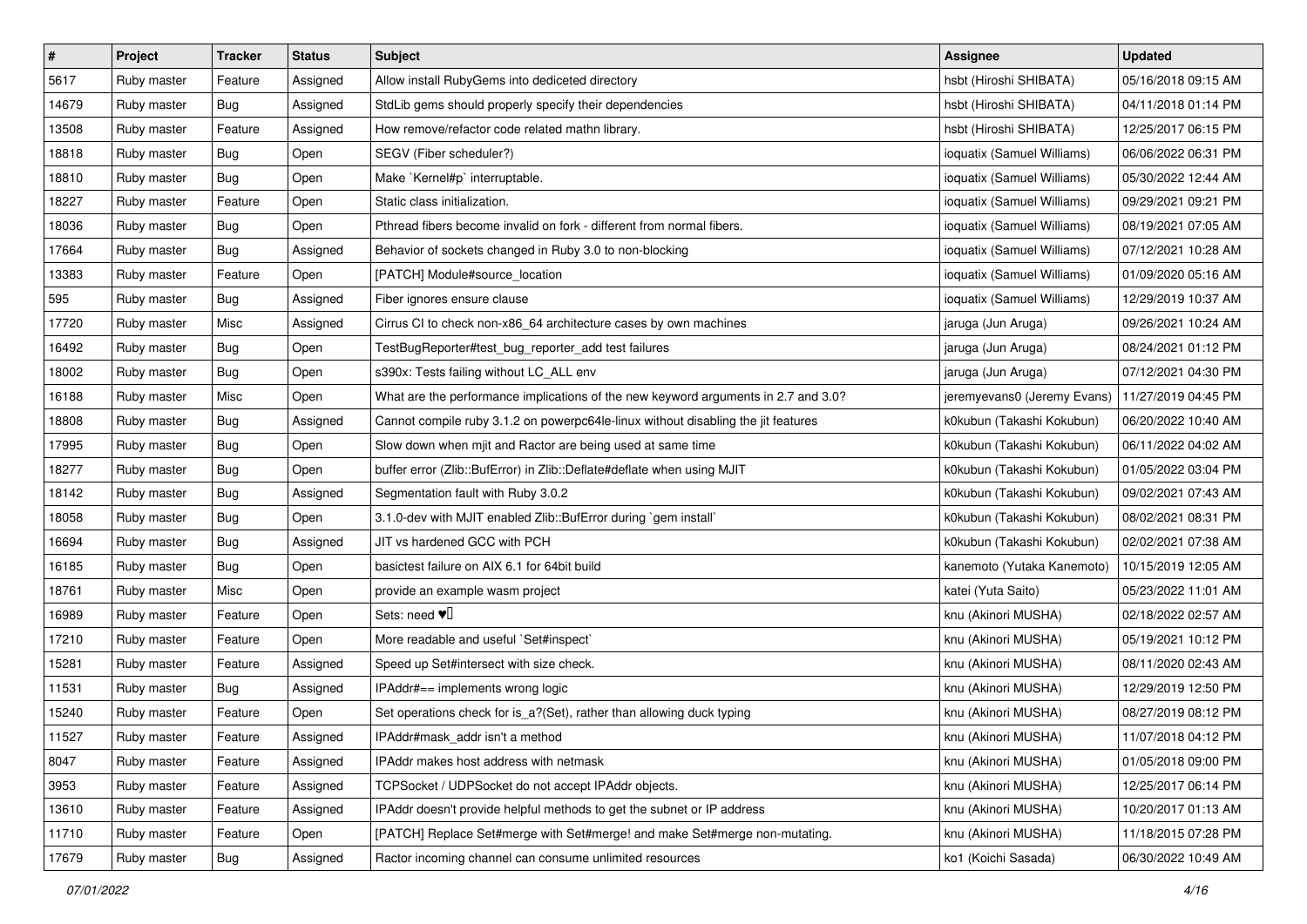| $\sharp$ | Project     | <b>Tracker</b> | <b>Status</b> | <b>Subject</b>                                                                                                                    | Assignee            | <b>Updated</b>      |
|----------|-------------|----------------|---------------|-----------------------------------------------------------------------------------------------------------------------------------|---------------------|---------------------|
| 18886    | Ruby master | <b>Bug</b>     | Open          | Struct aref and aset don't trigger any tracepoints.                                                                               | ko1 (Koichi Sasada) | 06/29/2022 06:05 AM |
| 14607    | Ruby master | Bug            | Assigned      | Fix use of the rb_profile_frames start parameter                                                                                  | ko1 (Koichi Sasada) | 06/09/2022 06:12 AM |
| 18464    | Ruby master | Bug            | Assigned      | RUBY_INTERNAL_EVENT_NEWOBJ tracepoint causes an interpreter crash when combined with<br>Ractors                                   | ko1 (Koichi Sasada) | 06/08/2022 08:25 AM |
| 17363    | Ruby master | Feature        | Assigned      | Timeouts                                                                                                                          | ko1 (Koichi Sasada) | 05/14/2022 09:06 AM |
| 18553    | Ruby master | Bug            | Open          | Memory leak on compiling method call with kwargs                                                                                  | ko1 (Koichi Sasada) | 03/23/2022 09:34 PM |
| 17196    | Ruby master | <b>Bug</b>     | Assigned      | Segmentation Fault with Socket#close in Ractors                                                                                   | ko1 (Koichi Sasada) | 03/20/2022 01:52 PM |
| 18572    | Ruby master | <b>Bug</b>     | Assigned      | Performance regression when invoking refined methods                                                                              | ko1 (Koichi Sasada) | 02/10/2022 12:48 AM |
| 14394    | Ruby master | Feature        | Open          | Class.descendants                                                                                                                 | ko1 (Koichi Sasada) | 01/20/2022 10:46 PM |
| 12020    | Ruby master | Feature        | Assigned      | Documenting Ruby memory model                                                                                                     | ko1 (Koichi Sasada) | 12/23/2021 11:40 PM |
| 8263     | Ruby master | Feature        | Assigned      | Support discovering yield state of individual Fibers                                                                              | ko1 (Koichi Sasada) | 12/23/2021 11:40 PM |
| 17826    | Ruby master | Bug            | Assigned      | Ractor#take hangs if used in multiple Threads                                                                                     | ko1 (Koichi Sasada) | 12/15/2021 01:30 PM |
| 18024    | Ruby master | Bug            | Assigned      | Ractor crashes when connections are closed in multiple Ractors                                                                    | ko1 (Koichi Sasada) | 12/14/2021 04:41 PM |
| 18275    | Ruby master | Feature        | Open          | Add an option to define_method to not capture the surrounding environment                                                         | ko1 (Koichi Sasada) | 12/03/2021 02:34 PM |
| 17998    | Ruby master | Bug            | Assigned      | ractor: process hanging (with ractors initialized, but not being used)                                                            | ko1 (Koichi Sasada) | 12/02/2021 08:17 PM |
| 17502    | Ruby master | Misc           | Open          | C vs Ruby                                                                                                                         | ko1 (Koichi Sasada) | 12/02/2021 07:53 PM |
| 14090    | Ruby master | Bug            | Assigned      | TestGc#test_interrupt_in_finalizer` fails very rarely                                                                             | ko1 (Koichi Sasada) | 12/02/2021 07:24 PM |
| 17516    | Ruby master | Bug            | Assigned      | forking in a ractor causes Ruby to crash                                                                                          | ko1 (Koichi Sasada) | 11/30/2021 05:26 AM |
| 16776    | Ruby master | Bug            | Assigned      | Regression in coverage library                                                                                                    | ko1 (Koichi Sasada) | 11/24/2021 07:26 AM |
| 18258    | Ruby master | Bug            | Open          | Ractor shareable? can be slow and mutates internal object flags.                                                                  | ko1 (Koichi Sasada) | 10/21/2021 08:58 AM |
| 18119    | Ruby master | Bug            | Open          | Ractor crashes when instantiating classes                                                                                         | ko1 (Koichi Sasada) | 09/14/2021 01:42 AM |
| 17624    | Ruby master | Bug            | Open          | Ractor.receive is not thread-safe                                                                                                 | ko1 (Koichi Sasada) | 09/14/2021 01:40 AM |
| 17617    | Ruby master | Bug            | Open          | When a Ractor's incoming port is closed, Ractor.receive_if does not raise Ractor::ClosedError, but<br>instead blocks indefinitely | ko1 (Koichi Sasada) | 09/14/2021 01:40 AM |
| 17884    | Ruby master | Feature        | Open          | locindex for profiling tools                                                                                                      | ko1 (Koichi Sasada) | 05/24/2021 04:17 PM |
| 17676    | Ruby master | Bug            | Assigned      | Accessing ENV from Ractor raises IsolationError                                                                                   | ko1 (Koichi Sasada) | 03/09/2021 02:37 AM |
| 17677    | Ruby master | Bug            | Assigned      | Ractor crashes fork when blocking                                                                                                 | ko1 (Koichi Sasada) | 03/09/2021 12:42 AM |
| 17678    | Ruby master | <b>Bug</b>     | Assigned      | Ractors do not restart after fork                                                                                                 | ko1 (Koichi Sasada) | 03/09/2021 12:42 AM |
| 17667    | Ruby master | Bug            | Open          | Module#name needs synchronization                                                                                                 | ko1 (Koichi Sasada) | 03/02/2021 07:31 AM |
| 17593    | Ruby master | Feature        | Assigned      | load_iseq_eval should override the ISeq path                                                                                      | ko1 (Koichi Sasada) | 02/16/2021 08:27 AM |
| 17543    | Ruby master | Bug            | Open          | Ractor isolation broken by `self` in shareable proc                                                                               | ko1 (Koichi Sasada) | 01/29/2021 03:06 PM |
| 17531    | Ruby master | <b>Bug</b>     | Open          | did you mean' not Ractor friendly                                                                                                 | ko1 (Koichi Sasada) | 01/29/2021 08:48 AM |
| 17420    | Ruby master | Bug            | Open          | Unsafe mutation of \$" when doing non-RubyGems require in Ractor                                                                  | ko1 (Koichi Sasada) | 01/07/2021 01:23 PM |
| 17513    | Ruby master | <b>Bug</b>     | Open          | Methods of shareable objects and UnboundMethods should be shareable                                                               | ko1 (Koichi Sasada) | 01/06/2021 08:53 PM |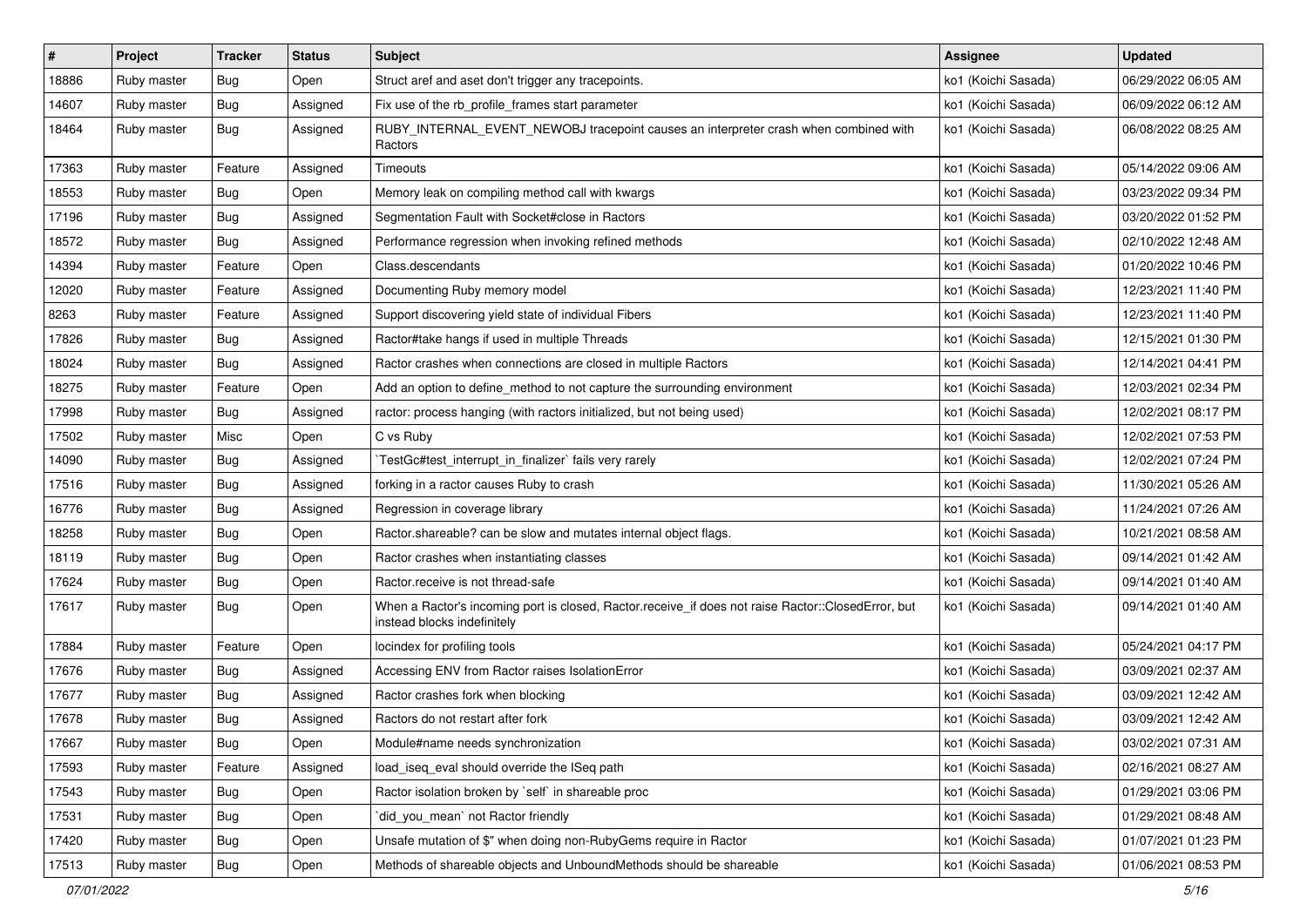| $\pmb{\#}$ | Project     | <b>Tracker</b> | <b>Status</b> | <b>Subject</b>                                                                                                            | <b>Assignee</b>     | <b>Updated</b>      |
|------------|-------------|----------------|---------------|---------------------------------------------------------------------------------------------------------------------------|---------------------|---------------------|
| 15499      | Ruby master | <b>Bug</b>     | Assigned      | Breaking behavior on ruby 2.6: rb_thread_call_without_gvl doesn't invoke unblock_function when<br>used on the main thread | ko1 (Koichi Sasada) | 01/05/2021 02:24 AM |
| 17393      | Ruby master | Feature        | Open          | Ractor::Moved#inspect`                                                                                                    | ko1 (Koichi Sasada) | 12/21/2020 05:47 PM |
| 17414      | Ruby master | Feature        | Open          | Ractor should allow access to shareable attributes for Modules/Classes                                                    | ko1 (Koichi Sasada) | 12/21/2020 03:56 PM |
| 17404      | Ruby master | Feature        | Open          | Ractor `move:` API to allow shareability check                                                                            | ko1 (Koichi Sasada) | 12/18/2020 09:17 PM |
| 10238      | Ruby master | Feature        | Open          | todo: remove dependency on malloc_usable_size                                                                             | ko1 (Koichi Sasada) | 12/10/2020 09:20 AM |
| 14492      | Ruby master | Feature        | Open          | iseq loading + caching should be in core                                                                                  | ko1 (Koichi Sasada) | 12/10/2020 08:53 AM |
| 17359      | Ruby master | Bug            | Open          | Ractor copy mode is not Ractor-safe                                                                                       | ko1 (Koichi Sasada) | 12/02/2020 05:42 PM |
| 11808      | Ruby master | <b>Bug</b>     | Open          | Different behavior between Enumerable#grep and Array#grep                                                                 | ko1 (Koichi Sasada) | 10/26/2020 04:36 AM |
| 16819      | Ruby master | Bug            | Assigned      | Line reporting off by one when reporting line of a hash?                                                                  | ko1 (Koichi Sasada) | 06/16/2020 05:57 PM |
| 16124      | Ruby master | Misc           | Assigned      | Let the transient heap belong to objspace                                                                                 | ko1 (Koichi Sasada) | 11/18/2019 08:48 AM |
| 15778      | Ruby master | Feature        | Open          | Expose an API to pry-open the stack frames in Ruby                                                                        | ko1 (Koichi Sasada) | 08/29/2019 06:24 AM |
| 15939      | Ruby master | Feature        | Assigned      | Dump symbols reference to their fstr in ObjectSpace.dump()                                                                | ko1 (Koichi Sasada) | 08/08/2019 09:38 PM |
| 16027      | Ruby master | Feature        | Assigned      | Update Ruby's dtrace / USDT API to match what is exposed via the TracePoint API                                           | ko1 (Koichi Sasada) | 08/03/2019 02:41 AM |
| 8444       | Ruby master | Bug            | Open          | Regexp vars \$~ and friends are not thread local                                                                          | ko1 (Koichi Sasada) | 07/30/2019 07:38 AM |
| 15802      | Ruby master | Misc           | Open          | Reduce the minimum string buffer size from 127 to 63 bytes                                                                | ko1 (Koichi Sasada) | 07/30/2019 04:04 AM |
| 15878      | Ruby master | Feature        | Assigned      | Make exit faster by not running GC                                                                                        | ko1 (Koichi Sasada) | 07/29/2019 07:48 AM |
| 15854      | Ruby master | Feature        | Open          | Tracing instance variable assignment                                                                                      | ko1 (Koichi Sasada) | 07/29/2019 07:13 AM |
| 11174      | Ruby master | Bug            | Open          | threads memory leak                                                                                                       | ko1 (Koichi Sasada) | 06/17/2019 03:17 PM |
| 13821      | Ruby master | Feature        | Assigned      | Allow fibers to be resumed across threads                                                                                 | ko1 (Koichi Sasada) | 02/15/2019 10:09 AM |
| 14813      | Ruby master | Feature        | Open          | [PATCH] gc.c: make gc_enter+gc_exit pairs dtrace probes, too                                                              | ko1 (Koichi Sasada) | 12/17/2018 07:42 AM |
| 15315      | Ruby master | Bug            | Open          | ec_switch can still lose interrupts                                                                                       | ko1 (Koichi Sasada) | 11/20/2018 09:32 AM |
| 15263      | Ruby master | <b>Bug</b>     | Open          | [PATCH] vm_trace.c (postponed_job_register): only hit main thread                                                         | ko1 (Koichi Sasada) | 10/27/2018 11:35 PM |
| 14859      | Ruby master | Feature        | Open          | [PATCH] implement Timeout in VM                                                                                           | ko1 (Koichi Sasada) | 07/22/2018 07:42 AM |
| 14727      | Ruby master | Bug            | Assigned      | TestQueue#test_queue_with_trap always timeout on Windows10                                                                | ko1 (Koichi Sasada) | 05/01/2018 02:59 AM |
| 10423      | Ruby master | Feature        | Open          | [PATCH] opt_str_lit*: avoid literal string allocations                                                                    | ko1 (Koichi Sasada) | 01/05/2018 09:01 PM |
| 7976       | Ruby master | <b>Bug</b>     | Assigned      | TracePoint call is at call point, not call site                                                                           | ko1 (Koichi Sasada) | 01/05/2018 09:00 PM |
| 2294       | Ruby master | Feature        | Assigned      | [PATCH] ruby_bind_stack() to embed Ruby in coroutine                                                                      | ko1 (Koichi Sasada) | 01/05/2018 09:00 PM |
| 8576       | Ruby master | Feature        | Assigned      | Add optimized method type for constant value methods                                                                      | ko1 (Koichi Sasada) | 12/25/2017 06:15 PM |
| 6695       | Ruby master | Feature        | Assigned      | Configuration for Thread/Fiber creation                                                                                   | ko1 (Koichi Sasada) | 12/25/2017 06:15 PM |
| 6694       | Ruby master | Feature        | Assigned      | Thread.new without block.                                                                                                 | ko1 (Koichi Sasada) | 12/25/2017 06:15 PM |
| 4040       | Ruby master | <b>Bug</b>     | Assigned      | SystemStackError with Hash[*a] for Large _a_                                                                              | ko1 (Koichi Sasada) | 12/25/2017 06:14 PM |
| 3731       | Ruby master | Feature        | Assigned      | Easier Embedding API for Ruby                                                                                             | ko1 (Koichi Sasada) | 12/25/2017 06:14 PM |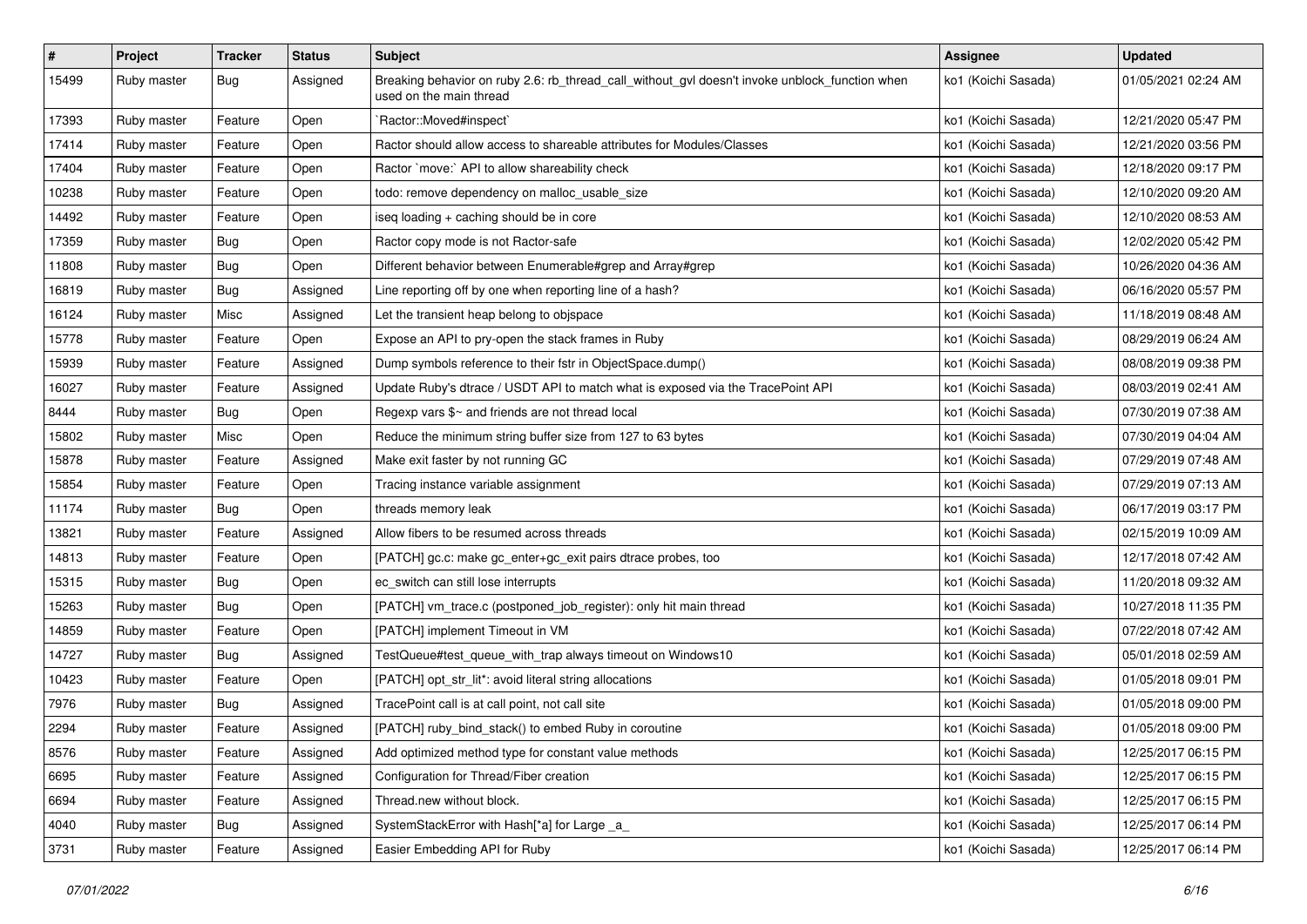| $\vert$ # | Project     | <b>Tracker</b> | <b>Status</b> | <b>Subject</b>                                                                                | Assignee                            | <b>Updated</b>      |
|-----------|-------------|----------------|---------------|-----------------------------------------------------------------------------------------------|-------------------------------------|---------------------|
| 13512     | Ruby master | Feature        | Open          | <b>System Threads</b>                                                                         | ko1 (Koichi Sasada)                 | 07/14/2017 07:08 AM |
| 13252     | Ruby master | Feature        | Assigned      | C API for creating strings without copying                                                    | ko1 (Koichi Sasada)                 | 04/17/2017 07:22 AM |
| 13388     | Ruby master | Feature        | Assigned      | gc.c: Add GC.get_parameters and .set_parameters                                               | ko1 (Koichi Sasada)                 | 03/30/2017 10:52 AM |
| 8960      | Ruby master | Feature        | Assigned      | Add Exception#backtrace_locations                                                             | ko1 (Koichi Sasada)                 | 11/25/2016 02:15 PM |
| 10932     | Ruby master | Feature        | Open          | Enabling allocation tracing as early as possible                                              | ko1 (Koichi Sasada)                 | 06/13/2015 07:54 AM |
| 10009     | Ruby master | Bug            | Open          | IO operation is 10x slower in multi-thread environment                                        | ko1 (Koichi Sasada)                 | 05/21/2015 07:19 AM |
| 9755      | Ruby master | Feature        | Assigned      | Thread::Backtrace::Location#defined class                                                     | ko1 (Koichi Sasada)                 | 04/18/2014 09:22 AM |
| 13697     | Ruby master | Feature        | Open          | [PATCH]: futex based thread primitives                                                        | kosaki (Motohiro KOSAKI)            | 01/28/2018 11:41 PM |
| 7086      | Ruby master | Feature        | Assigned      | Condition Variable#wait has meaningless return value                                          | kosaki (Motohiro KOSAKI)            | 12/25/2017 06:15 PM |
| 4464      | Ruby master | Feature        | Assigned      | [PATCH] add Fcntl::Flock object for easier use of POSIX file locks                            | kosaki (Motohiro KOSAKI)            | 12/25/2017 06:14 PM |
| 11269     | Ruby master | Bug            | Assigned      | ruby_init_setproctitle() should be called before require_libraries()                          | kosaki (Motohiro KOSAKI)            | 06/17/2015 03:01 AM |
| 18034     | Ruby master | Bug            | Assigned      | Segmentation fault fiddle with `--enable-bundled-libffi` and macOS                            | kou (Kouhei Sutou)                  | 11/30/2021 07:39 AM |
| 17478     | Ruby master | Bug            | Assigned      | Ruby3.0 is slower than Ruby2.7.2 when parsing a large CSV file                                | kou (Kouhei Sutou)                  | 11/24/2021 05:12 AM |
| 8782      | Ruby master | Bug            | Assigned      | Don't set rl_getc_function on editline                                                        | kouji (Kouji Takao)                 | 01/05/2018 09:00 PM |
| 7859      | Ruby master | Bug            | Assigned      | Readline: Incorrect arrow key behavior in vi_editing_mode insert mode with Readline 6.2       | kouji (Kouji Takao)                 | 12/25/2017 06:15 PM |
| 18773     | Ruby master | Feature        | Assigned      | deconstruct to receive a range                                                                | ktsj (Kazuki Tsujimoto)             | 06/24/2022 07:21 AM |
| 18408     | Ruby master | Feature        | Assigned      | Allow pattern match to set instance variables                                                 | ktsj (Kazuki Tsujimoto)             | 01/26/2022 07:07 PM |
| 17355     | Ruby master | Feature        | Assigned      | Using same set of names in or-patterns (pattern matching with $Foo(x)   Bar(x)$ )             | ktsj (Kazuki Tsujimoto)             | 09/13/2021 09:11 AM |
| 15881     | Ruby master | Feature        | Open          | Optimize deconstruct in pattern matching                                                      | ktsj (Kazuki Tsujimoto)             | 12/25/2019 04:28 AM |
| 15918     | Ruby master | Feature        | Open          | Pattern matching for Set                                                                      | ktsj (Kazuki Tsujimoto)             | 07/29/2019 08:12 AM |
| 18564     | Ruby master | Feature        | Open          | Add Exception#detailed message                                                                | mame (Yusuke Endoh)                 | 02/01/2022 08:06 PM |
| 18194     | Ruby master | Feature        | Open          | No easy way to format exception messages per thread/fiber scheduler context.                  | mame (Yusuke Endoh)                 | 09/29/2021 10:10 AM |
| 14244     | Ruby master | Feature        | Open          | Better error messages for scripts with non-matching end statements                            | mame (Yusuke Endoh)                 | 11/29/2018 08:57 AM |
| 4247      | Ruby master | Feature        | Assigned      | New features for Array#sample, Array#choice                                                   | mame (Yusuke Endoh)                 | 12/25/2017 06:14 PM |
| 15815     | Ruby master | Feature        | Open          | Add option to raise NoMethodError for OpenStruct                                              | marcandre (Marc-Andre<br>Lafortune) | 09/28/2020 02:11 AM |
| 9347      | Ruby master | Feature        | Open          | Accept non callable argument to detect                                                        | marcandre (Marc-Andre<br>Lafortune) | 01/05/2018 09:00 PM |
| 12676     | Ruby master | Feature        | Assigned      | Significant performance increase, and code conciseness, for prime_division method in prime.rb | marcandre (Marc-Andre<br>Lafortune) | 11/18/2016 03:46 PM |
| 8223      | Ruby master | Feature        | Open          | Make Matrix more omnivorous.                                                                  | marcandre (Marc-Andre<br>Lafortune) | 04/09/2013 03:42 AM |
| 15330     | Ruby master | Feature        | Open          | autoload relative                                                                             | matz (Yukihiro Matsumoto)           | 06/19/2022 11:25 PM |
| 18159     | Ruby master | Feature        | Open          | Integrate functionality of dead_end gem into Ruby                                             | matz (Yukihiro Matsumoto)           | 06/17/2022 02:06 PM |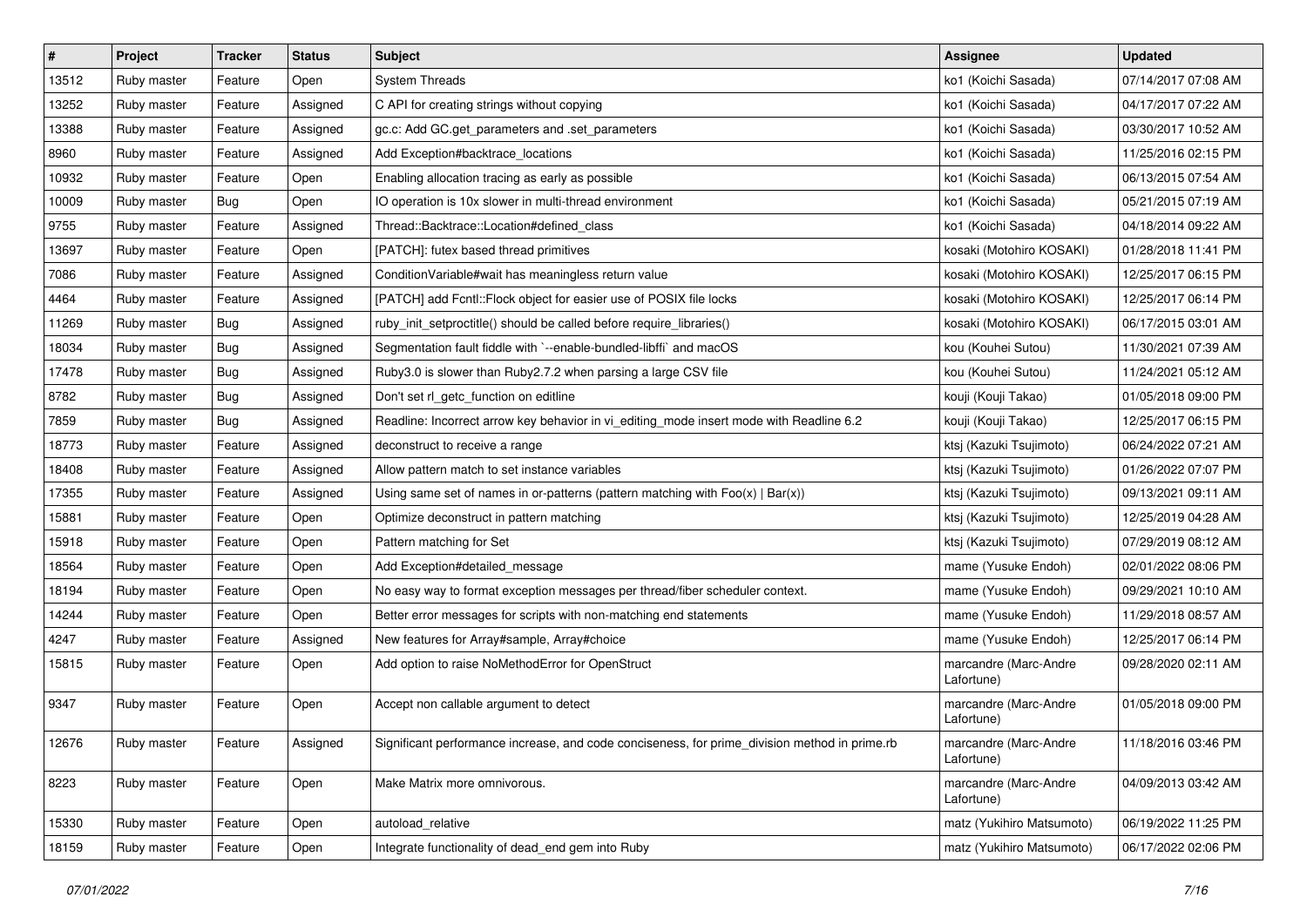| $\sharp$ | Project     | Tracker | <b>Status</b> | <b>Subject</b>                                                                                                   | <b>Assignee</b>           | <b>Updated</b>      |
|----------|-------------|---------|---------------|------------------------------------------------------------------------------------------------------------------|---------------------------|---------------------|
| 16495    | Ruby master | Feature | Open          | Inconsistent quotes in error messages                                                                            | matz (Yukihiro Matsumoto) | 06/15/2022 04:21 PM |
| 17849    | Ruby master | Feature | Open          | Fix Timeout.timeout so that it can be used in threaded Web servers                                               | matz (Yukihiro Matsumoto) | 04/10/2022 06:26 AM |
| 16986    | Ruby master | Feature | Open          | Anonymous Struct literal                                                                                         | matz (Yukihiro Matsumoto) | 01/15/2022 04:57 PM |
| 14982    | Ruby master | Feature | Open          | Improve namespace system in ruby to avoiding top-level names chaos                                               | matz (Yukihiro Matsumoto) | 12/31/2021 05:39 PM |
| 12019    | Ruby master | Feature | Open          | Better low-level support for writing concurrent libraries                                                        | matz (Yukihiro Matsumoto) | 12/23/2021 11:43 PM |
| 11627    | Ruby master | Feature | Open          | make `nonzero` an alias of `nonzero?`                                                                            | matz (Yukihiro Matsumoto) | 12/23/2021 11:43 PM |
| 9023     | Ruby master | Feature | Assigned      | Array#tail                                                                                                       | matz (Yukihiro Matsumoto) | 12/23/2021 11:40 PM |
| 8271     | Ruby master | Feature | Assigned      | Proposal for moving to a more visible, formal process for feature requests                                       | matz (Yukihiro Matsumoto) | 12/23/2021 11:40 PM |
| 6308     | Ruby master | Feature | Assigned      | Eliminate delegation from WeakRef                                                                                | matz (Yukihiro Matsumoto) | 12/23/2021 11:40 PM |
| 17785    | Ruby master | Feature | Open          | Allow named parameters to be keywords                                                                            | matz (Yukihiro Matsumoto) | 12/17/2021 06:10 PM |
| 15192    | Ruby master | Feature | Open          | Introduce a new "shortcut assigning" syntax to convenient setup instance variables                               | matz (Yukihiro Matsumoto) | 12/14/2021 06:42 PM |
| 10549    | Ruby master | Feature | Open          | Deprecate each_with_index and each_with_object in favor of with_index and with_object                            | matz (Yukihiro Matsumoto) | 07/27/2021 11:09 AM |
| 10287    | Ruby master | Feature | Open          | rename COLON3 to COLON2_HEAD.                                                                                    | matz (Yukihiro Matsumoto) | 07/27/2021 09:34 AM |
| 13129    | Ruby master | Feature | Assigned      | Refinements cannot refine method_missing and respond_to_missing?                                                 | matz (Yukihiro Matsumoto) | 07/03/2021 10:45 PM |
| 17830    | Ruby master | Feature | Open          | Add Integer#previous and Integer#prev                                                                            | matz (Yukihiro Matsumoto) | 04/27/2021 11:35 PM |
| 12543    | Ruby master | Feature | Assigned      | explicit tail call syntax: foo() then return                                                                     | matz (Yukihiro Matsumoto) | 04/18/2021 03:02 PM |
| 17184    | Ruby master | Feature | Open          | No stdlib function to perform simple string replacement                                                          | matz (Yukihiro Matsumoto) | 02/23/2021 09:27 PM |
| 11882    | Ruby master | Feature | Open          | Map or NamedMap                                                                                                  | matz (Yukihiro Matsumoto) | 01/17/2021 01:31 PM |
| 17291    | Ruby master | Feature | Assigned      | Optimize __send__ call                                                                                           | matz (Yukihiro Matsumoto) | 01/12/2021 05:47 AM |
| 8948     | Ruby master | Feature | Assigned      | Frozen regex                                                                                                     | matz (Yukihiro Matsumoto) | 12/20/2020 07:15 PM |
| 6810     | Ruby master | Feature | Assigned      | module A::B; end` is not equivalent to `module A; module B; end; end` with respect to constant<br>lookup (scope) | matz (Yukihiro Matsumoto) | 12/10/2020 09:22 AM |
| 16461    | Ruby master | Feature | Assigned      | Proc#using                                                                                                       | matz (Yukihiro Matsumoto) | 12/10/2020 09:10 AM |
| 6869     | Ruby master | Feature | Open          | Do not treat `_` parameter exceptionally                                                                         | matz (Yukihiro Matsumoto) | 12/10/2020 08:58 AM |
| 10489    | Ruby master | Feature | Open          | Add inherit method for clearer and multiple inheritance                                                          | matz (Yukihiro Matsumoto) | 12/10/2020 08:53 AM |
| 8229     | Ruby master | Feature | Open          | extend Hash.include?                                                                                             | matz (Yukihiro Matsumoto) | 12/10/2020 08:53 AM |
| 7748     | Ruby master | Feature | Open          | Contextual send                                                                                                  | matz (Yukihiro Matsumoto) | 12/10/2020 08:53 AM |
| 6841     | Ruby master | Feature | Assigned      | Shorthand for Assigning Return Value of Method to Self                                                           | matz (Yukihiro Matsumoto) | 12/10/2020 08:53 AM |
| 6594     | Ruby master | Feature | Assigned      | <b>Integrated Functor</b>                                                                                        | matz (Yukihiro Matsumoto) | 12/10/2020 08:53 AM |
| 6452     | Ruby master | Feature | Assigned      | Allow extend to override class methods                                                                           | matz (Yukihiro Matsumoto) | 12/10/2020 08:53 AM |
| 5825     | Ruby master | Feature | Assigned      | Sweet instance var assignment in the object initializer                                                          | matz (Yukihiro Matsumoto) | 12/10/2020 08:53 AM |
| 8164     | Ruby master | Feature | Assigned      | Public/Private                                                                                                   | matz (Yukihiro Matsumoto) | 12/10/2020 08:50 AM |
| 7644     | Ruby master | Feature | Assigned      | In refinements, change "using" keyword to a less generic word.                                                   | matz (Yukihiro Matsumoto) | 12/10/2020 08:49 AM |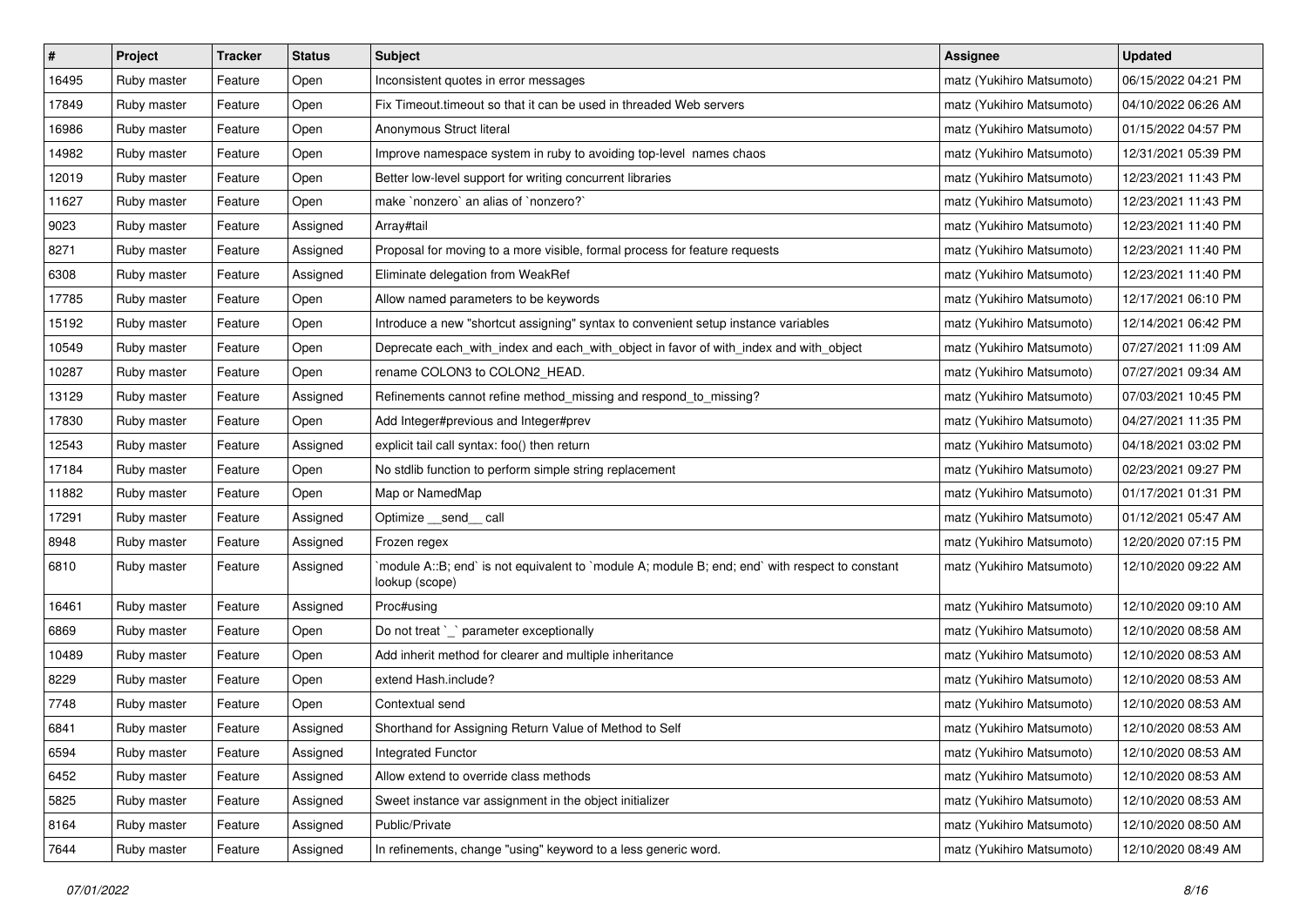| $\pmb{\#}$ | Project     | <b>Tracker</b> | <b>Status</b> | <b>Subject</b>                                                                     | <b>Assignee</b>           | <b>Updated</b>      |
|------------|-------------|----------------|---------------|------------------------------------------------------------------------------------|---------------------------|---------------------|
| 7546       | Ruby master | Feature        | Open          | Change behavior of `Array#slice` for an argument of `Range` class                  | matz (Yukihiro Matsumoto) | 12/10/2020 08:49 AM |
| 5456       | Ruby master | Feature        | Assigned      | kernel#syscall() should be removed.                                                | matz (Yukihiro Matsumoto) | 12/10/2020 08:46 AM |
| 17288      | Ruby master | Feature        | Open          | Optimize _send_ call with a literal method name                                    | matz (Yukihiro Matsumoto) | 10/30/2020 12:17 AM |
| 17279      | Ruby master | Feature        | Open          | Allow a negative step in Range#step with a block                                   | matz (Yukihiro Matsumoto) | 10/22/2020 02:23 AM |
| 16992      | Ruby master | Feature        | Open          | Sets: officially ordered                                                           | matz (Yukihiro Matsumoto) | 09/03/2020 02:08 PM |
| 6309       | Ruby master | Feature        | Assigned      | Add a reference queue for weak references                                          | matz (Yukihiro Matsumoto) | 08/23/2020 09:07 PM |
| 6596       | Ruby master | Feature        | Assigned      | New method `Array#indexes`                                                         | matz (Yukihiro Matsumoto) | 07/29/2020 01:41 AM |
| 15277      | Ruby master | Feature        | Open          | at exec                                                                            | matz (Yukihiro Matsumoto) | 05/25/2020 01:09 AM |
| 16894      | Ruby master | Feature        | Open          | Integer division for Ruby 3                                                        | matz (Yukihiro Matsumoto) | 05/18/2020 03:41 PM |
| 11816      | Ruby master | Feature        | Assigned      | Partial safe navigation operator                                                   | matz (Yukihiro Matsumoto) | 04/14/2020 08:02 AM |
| 16630      | Ruby master | Misc           | Assigned      | Deprecate pub/ruby/*snapshot* and use pub/ruby/snapshot/* instead                  | matz (Yukihiro Matsumoto) | 02/27/2020 09:52 AM |
| 14609      | Ruby master | Feature        | Open          | Let `Kernel#p` without an argument print the receiver                              | matz (Yukihiro Matsumoto) | 02/08/2020 08:43 PM |
| 5781       | Ruby master | Feature        | Assigned      | Query attributes (attribute methods ending in `?` mark)                            | matz (Yukihiro Matsumoto) | 01/10/2020 06:34 AM |
| 8804       | Ruby master | Feature        | Open          | ONCE syntax                                                                        | matz (Yukihiro Matsumoto) | 01/04/2020 08:26 PM |
| 4539       | Ruby master | Feature        | Assigned      | Array#zip_with                                                                     | matz (Yukihiro Matsumoto) | 11/28/2019 08:23 AM |
| 15991      | Ruby master | Feature        | Open          | Allow questionmarks in variable names                                              | matz (Yukihiro Matsumoto) | 07/30/2019 03:57 AM |
| 7702       | Ruby master | Feature        | Open          | Remove Proc#binding                                                                | matz (Yukihiro Matsumoto) | 07/15/2019 07:39 PM |
| 9123       | Ruby master | Feature        | Open          | Make Numeric#nonzero? behavior consistent with Numeric#zero?                       | matz (Yukihiro Matsumoto) | 06/11/2019 12:55 PM |
| 15837      | Ruby master | Feature        | Open          | Module#name_components                                                             | matz (Yukihiro Matsumoto) | 05/08/2019 10:29 AM |
| 15764      | Ruby master | Bug            | Open          | Whitespace and control characters should not be permitted in tokens                | matz (Yukihiro Matsumoto) | 04/22/2019 07:48 AM |
| 15445      | Ruby master | Feature        | Open          | Reject '.123' in Float() method                                                    | matz (Yukihiro Matsumoto) | 01/10/2019 07:59 AM |
| 14397      | Ruby master | Feature        | Assigned      | public, protected and private should return their arguments instead of self        | matz (Yukihiro Matsumoto) | 12/10/2018 07:08 AM |
| 15112      | Ruby master | Feature        | Open          | Introducing the short form of `STDERR.puts expr.inspect`.                          | matz (Yukihiro Matsumoto) | 10/12/2018 02:02 AM |
| 5945       | Ruby master | Feature        | Assigned      | Add the ability to mark a at_exit as process-local.                                | matz (Yukihiro Matsumoto) | 10/10/2018 08:29 AM |
| 14927      | Ruby master | Feature        | Open          | Loading multiple files at once                                                     | matz (Yukihiro Matsumoto) | 09/18/2018 12:38 AM |
| 12306      | Ruby master | Feature        | Open          | Implement String #blank? #present? and improve #strip and family to handle unicode | matz (Yukihiro Matsumoto) | 07/22/2018 10:55 PM |
| 7580       | Ruby master | Feature        | Assigned      | Range translation                                                                  | matz (Yukihiro Matsumoto) | 06/11/2018 09:51 AM |
| 14546      | Ruby master | Feature        | Open          | Hash#delete!                                                                       | matz (Yukihiro Matsumoto) | 05/30/2018 08:24 PM |
| 14724      | Ruby master | Feature        | Open          | chains of inequalities                                                             | matz (Yukihiro Matsumoto) | 05/19/2018 01:06 AM |
| 14760      | Ruby master | Misc           | Open          | cross-thread IO#close semantics                                                    | matz (Yukihiro Matsumoto) | 05/17/2018 08:21 AM |
| 5007       | Ruby master | Feature        | Assigned      | Proc#call_under: Unifying instance_eval and instance_exec                          | matz (Yukihiro Matsumoto) | 04/19/2018 07:57 AM |
| 4824       | Ruby master | Feature        | Assigned      | Provide method Kernel#executed?                                                    | matz (Yukihiro Matsumoto) | 03/05/2018 04:57 AM |
| 5129       | Ruby master | Feature        | Assigned      | Create a core class "FileArray" and make "ARGF" its instance                       | matz (Yukihiro Matsumoto) | 01/23/2018 02:02 PM |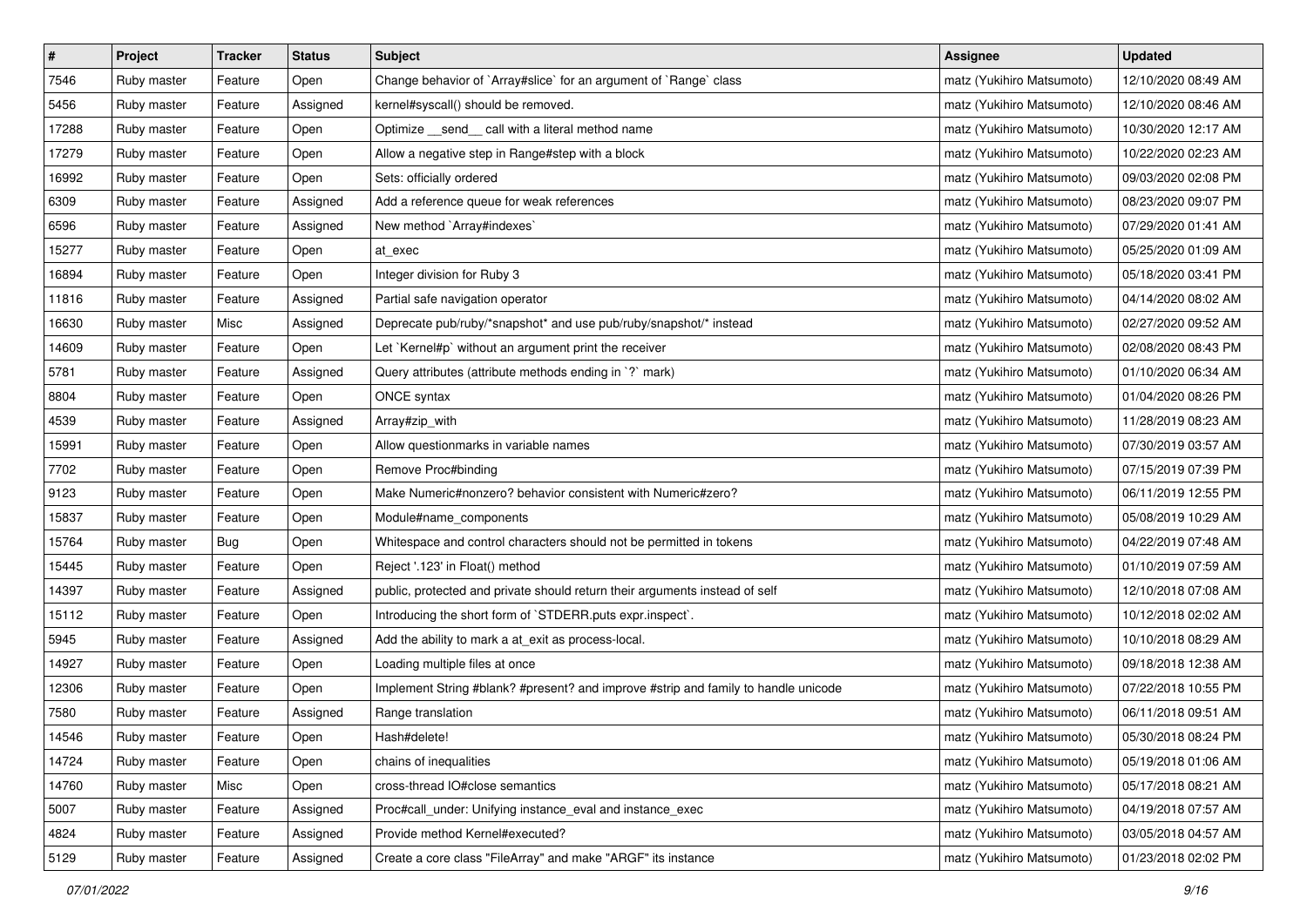| $\vert$ # | Project     | <b>Tracker</b> | <b>Status</b> | <b>Subject</b>                                                                             | <b>Assignee</b>           | <b>Updated</b>      |
|-----------|-------------|----------------|---------------|--------------------------------------------------------------------------------------------|---------------------------|---------------------|
| 10498     | Ruby master | Feature        | Open          | Make `loop` yield a counter                                                                | matz (Yukihiro Matsumoto) | 01/05/2018 09:01 PM |
| 8678      | Ruby master | Feature        | Assigned      | Allow invalid string to work with regexp                                                   | matz (Yukihiro Matsumoto) | 01/05/2018 09:00 PM |
| 9614      | Ruby master | Feature        | Open          | ordering of non-Hash items which use st_internally                                         | matz (Yukihiro Matsumoto) | 01/05/2018 09:00 PM |
| 9043      | Ruby master | Feature        | Open          | Add String#f method as shortcut for #freeze                                                | matz (Yukihiro Matsumoto) | 01/05/2018 09:00 PM |
| 8850      | Ruby master | Feature        | Assigned      | Convert Rational to decimal string                                                         | matz (Yukihiro Matsumoto) | 12/25/2017 06:15 PM |
| 8536      | Ruby master | Feature        | Assigned      | Implement is_numeric? family of methods                                                    | matz (Yukihiro Matsumoto) | 12/25/2017 06:15 PM |
| 8061      | Ruby master | Feature        | Open          | 000000000000000                                                                            | matz (Yukihiro Matsumoto) | 12/25/2017 06:15 PM |
| 8042      | Ruby master | Feature        | Assigned      | Add Addrinfo#socket to create a socket that is not connected or bound                      | matz (Yukihiro Matsumoto) | 12/25/2017 06:15 PM |
| 8016      | Ruby master | Feature        | Assigned      | Alias __FILE__ and __LINE__ as methods                                                     | matz (Yukihiro Matsumoto) | 12/25/2017 06:15 PM |
| 7914      | Ruby master | Feature        | Open          | Case for local class methods                                                               | matz (Yukihiro Matsumoto) | 12/25/2017 06:15 PM |
| 7883      | Ruby master | Feature        | Open          | Add Regex#to_proc                                                                          | matz (Yukihiro Matsumoto) | 12/25/2017 06:15 PM |
| 7876      | Ruby master | Feature        | Open          | Add method for accessing Class from within Singleton Class                                 | matz (Yukihiro Matsumoto) | 12/25/2017 06:15 PM |
| 7848      | Ruby master | Feature        | Open          | Restore default state for core ruby objects                                                | matz (Yukihiro Matsumoto) | 12/25/2017 06:15 PM |
| 7795      | Ruby master | Feature        | Open          | Symbol.defined? and/or to_existing_symbol                                                  | matz (Yukihiro Matsumoto) | 12/25/2017 06:15 PM |
| 7739      | Ruby master | Feature        | Assigned      | Define Hash#  as Hash#reverse_merge in Rails                                               | matz (Yukihiro Matsumoto) | 12/25/2017 06:15 PM |
| 7704      | Ruby master | Feature        | Open          | Add a list of enabled (experimental) language features.                                    | matz (Yukihiro Matsumoto) | 12/25/2017 06:15 PM |
| 7657      | Ruby master | Feature        | Open          | Array#& doesn't accept Enumerables                                                         | matz (Yukihiro Matsumoto) | 12/25/2017 06:15 PM |
| 7654      | Ruby master | Feature        | Open          | Add optional code block to IO::readlines                                                   | matz (Yukihiro Matsumoto) | 12/25/2017 06:15 PM |
| 7614      | Ruby master | Feature        | Open          | alias_accessor                                                                             | matz (Yukihiro Matsumoto) | 12/25/2017 06:15 PM |
| 7611      | Ruby master | Feature        | Open          | Focal method for all loads/requires                                                        | matz (Yukihiro Matsumoto) | 12/25/2017 06:15 PM |
| 7604      | Ruby master | Feature        | Open          | Make === comparison operator ability to delegate comparison to an argument                 | matz (Yukihiro Matsumoto) | 12/25/2017 06:15 PM |
| 7548      | Ruby master | Feature        | Open          | Load and Require Callbacks                                                                 | matz (Yukihiro Matsumoto) | 12/25/2017 06:15 PM |
| 7503      | Ruby master | Feature        | Assigned      | make timeout.rb async-interrupt safe by default                                            | matz (Yukihiro Matsumoto) | 12/25/2017 06:15 PM |
| 7444      | Ruby master | Feature        | Open          | Array#product_set                                                                          | matz (Yukihiro Matsumoto) | 12/25/2017 06:15 PM |
| 7436      | Ruby master | Feature        | Assigned      | Allow for a "granularity" flag for backtrace_locations                                     | matz (Yukihiro Matsumoto) | 12/25/2017 06:15 PM |
| 7377      | Ruby master | Feature        | Open          | #indetical? as an alias for #equal?                                                        | matz (Yukihiro Matsumoto) | 12/25/2017 06:15 PM |
| 7349      | Ruby master | Feature        | Assigned      | Struct#inspect needs more meaningful output                                                | matz (Yukihiro Matsumoto) | 12/25/2017 06:15 PM |
| 7149      | Ruby master | Feature        | Open          | Constant magic for everyone.                                                               | matz (Yukihiro Matsumoto) | 12/25/2017 06:15 PM |
| 7132      | Ruby master | Feature        | Assigned      | Alternation between named / ordered method arguments and aliases for method arguments.     | matz (Yukihiro Matsumoto) | 12/25/2017 06:15 PM |
| 7121      | Ruby master | Feature        | Assigned      | Extending the use of `require'                                                             | matz (Yukihiro Matsumoto) | 12/25/2017 06:15 PM |
| 7087      | Ruby master | Feature        | Assigned      | ::ConditionVariable#wait does not work with Monitor because Monitor#sleep does not exist   | matz (Yukihiro Matsumoto) | 12/25/2017 06:15 PM |
| 6817      | Ruby master | Feature        | Open          | Partial application                                                                        | matz (Yukihiro Matsumoto) | 12/25/2017 06:15 PM |
| 6811      | Ruby master | Feature        | Assigned      | File, Dir and FileUtils should have bang-versions of singleton methods that fails silently | matz (Yukihiro Matsumoto) | 12/25/2017 06:15 PM |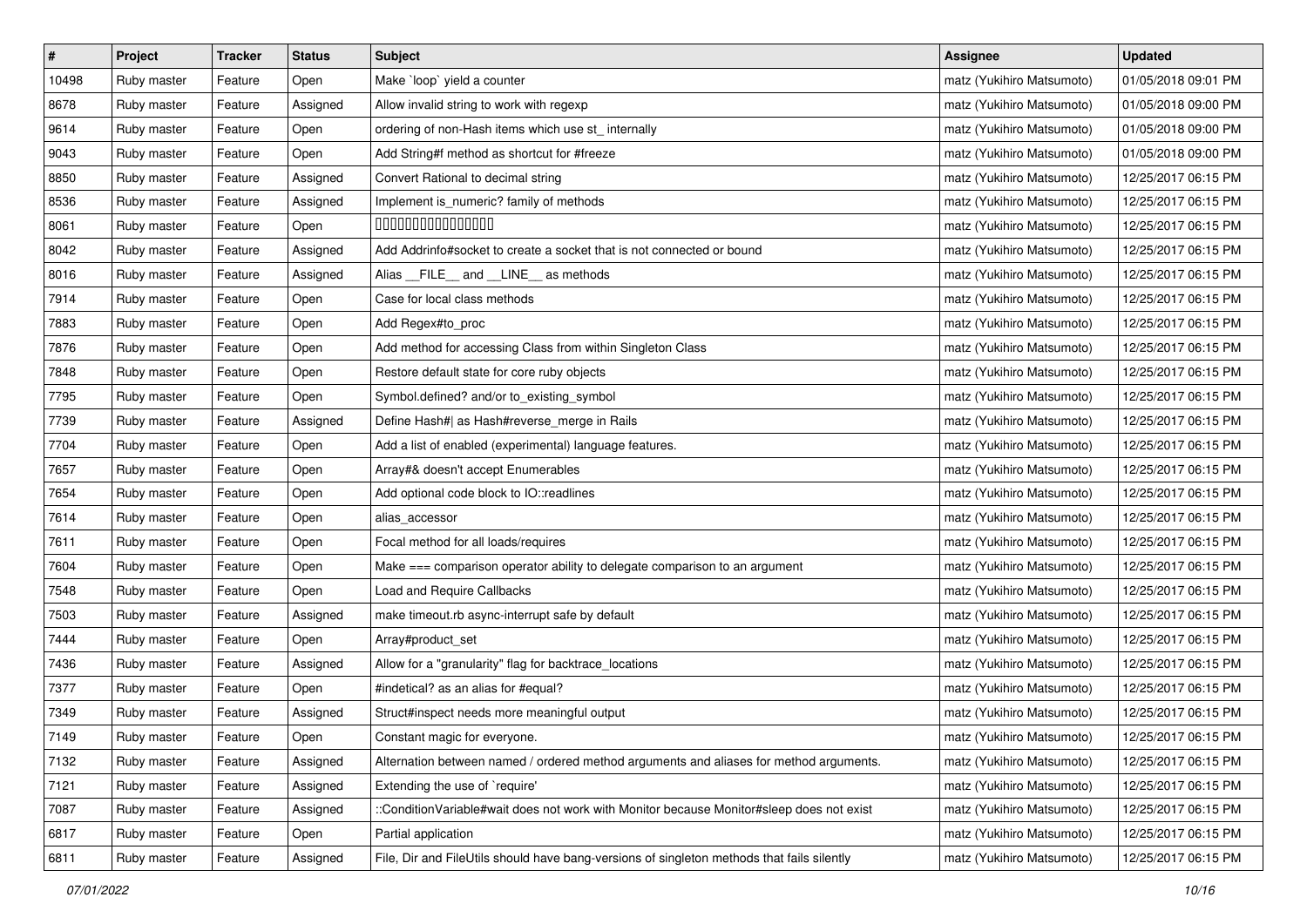| $\pmb{\#}$ | Project     | <b>Tracker</b> | <b>Status</b> | Subject                                                                     | <b>Assignee</b>           | <b>Updated</b>      |
|------------|-------------|----------------|---------------|-----------------------------------------------------------------------------|---------------------------|---------------------|
| 6802       | Ruby master | Feature        | Assigned      | String#scan should have equivalent yielding MatchData                       | matz (Yukihiro Matsumoto) | 12/25/2017 06:15 PM |
| 6671       | Ruby master | Feature        | Assigned      | File.split_all and File.split_root                                          | matz (Yukihiro Matsumoto) | 12/25/2017 06:15 PM |
| 6648       | Ruby master | Feature        | Assigned      | Provide a standard API for retrieving all command-line flags passed to Ruby | matz (Yukihiro Matsumoto) | 12/25/2017 06:15 PM |
| 6641       | Ruby master | Feature        | Open          | Hash.auto constructor                                                       | matz (Yukihiro Matsumoto) | 12/25/2017 06:15 PM |
| 6611       | Ruby master | Feature        | Assigned      | Comments requested on implementation of set_parse_func                      | matz (Yukihiro Matsumoto) | 12/25/2017 06:15 PM |
| 6445       | Ruby master | Feature        | Assigned      | request for default length/position on string index                         | matz (Yukihiro Matsumoto) | 12/25/2017 06:15 PM |
| 6413       | Ruby master | Feature        | Assigned      | Make Dir.entries default to Dir.entries(Dir.pwd)                            | matz (Yukihiro Matsumoto) | 12/25/2017 06:15 PM |
| 6376       | Ruby master | Feature        | Assigned      | Feature lookup and checking if feature is loaded                            | matz (Yukihiro Matsumoto) | 12/25/2017 06:15 PM |
| 6354       | Ruby master | Feature        | Assigned      | Remove escape (break/return/redo/next support) from class/module scope      | matz (Yukihiro Matsumoto) | 12/25/2017 06:15 PM |
| 6337       | Ruby master | Feature        | Assigned      | FileUtils#sync                                                              | matz (Yukihiro Matsumoto) | 12/25/2017 06:15 PM |
| 6317       | Ruby master | Feature        | Assigned      |                                                                             | matz (Yukihiro Matsumoto) | 12/25/2017 06:15 PM |
| 6293       | Ruby master | Feature        | Assigned      | new queue / blocking queues                                                 | matz (Yukihiro Matsumoto) | 12/25/2017 06:15 PM |
| 6277       | Ruby master | Feature        | Assigned      | Hash#convert_key                                                            | matz (Yukihiro Matsumoto) | 12/25/2017 06:15 PM |
| 5970       | Ruby master | Feature        | Assigned      | Add Enumerable#join with same semantics as Array#join                       | matz (Yukihiro Matsumoto) | 12/25/2017 06:15 PM |
| 5749       | Ruby master | Feature        | Assigned      | new method String#match_all needed                                          | matz (Yukihiro Matsumoto) | 12/25/2017 06:15 PM |
| 5741       | Ruby master | Feature        | Assigned      | Secure Erasure of Passwords                                                 | matz (Yukihiro Matsumoto) | 12/25/2017 06:15 PM |
| 5643       | Ruby master | Feature        | Assigned      | require/load options and binding option                                     | matz (Yukihiro Matsumoto) | 12/25/2017 06:15 PM |
| 5582       | Ruby master | Feature        | Assigned      | Allow clone of singleton methods on a BasicObject                           | matz (Yukihiro Matsumoto) | 12/25/2017 06:15 PM |
| 5558       | Ruby master | Feature        | Assigned      | String#% strange arity errors                                               | matz (Yukihiro Matsumoto) | 12/25/2017 06:15 PM |
| 5445       | Ruby master | Feature        | Assigned      | Need RUBYOPT - r before ARGV - r                                            | matz (Yukihiro Matsumoto) | 12/25/2017 06:15 PM |
| 5389       | Ruby master | Feature        | Assigned      | New method Enumerator#iterate                                               | matz (Yukihiro Matsumoto) | 12/25/2017 06:15 PM |
| 5064       | Ruby master | Feature        | Assigned      | HTTP user-agent class                                                       | matz (Yukihiro Matsumoto) | 12/25/2017 06:15 PM |
| 4818       | Ruby master | Feature        | Assigned      | Add method marshalable?                                                     | matz (Yukihiro Matsumoto) | 12/25/2017 06:15 PM |
| 4592       | Ruby master | Feature        | Assigned      | Tempfile0000000                                                             | matz (Yukihiro Matsumoto) | 12/25/2017 06:14 PM |
| 4521       | Ruby master | Feature        | Assigned      | NoMethodError#message may take very long to execute                         | matz (Yukihiro Matsumoto) | 12/25/2017 06:14 PM |
| 4514       | Ruby master | Feature        | Assigned      | #deep_clone and #deep_dup for Objects                                       | matz (Yukihiro Matsumoto) | 12/25/2017 06:14 PM |
| 14128      | Ruby master | Feature        | Open          | Introduce Hash#delete default value                                         | matz (Yukihiro Matsumoto) | 11/25/2017 04:41 PM |
| 12813      | Ruby master | Feature        | Assigned      | Calling chunk_while, slice_after, slice_before, slice_when with no block    | matz (Yukihiro Matsumoto) | 12/06/2016 12:58 PM |
| 9704       | Ruby master | Feature        | Open          | Refinements as files instead of modules                                     | matz (Yukihiro Matsumoto) | 10/11/2016 06:36 PM |
| 6842       | Ruby master | Feature        | Assigned      | Add Optional Arguments to String#strip                                      | matz (Yukihiro Matsumoto) | 08/24/2016 05:50 AM |
| 11735      | Ruby master | Feature        | Open          | Porting String#squish and String#squish! from Ruby on Rails' Active Support | matz (Yukihiro Matsumoto) | 06/24/2016 08:02 AM |
| 7314       | Ruby master | Feature        | Assigned      | Convert Proc to Lambda doesn't work in MRI                                  | matz (Yukihiro Matsumoto) | 05/21/2016 09:15 AM |
| 12244      | Ruby master | Feature        | Open          | Add a way to `integer - integer % num`                                      | matz (Yukihiro Matsumoto) | 05/17/2016 06:05 AM |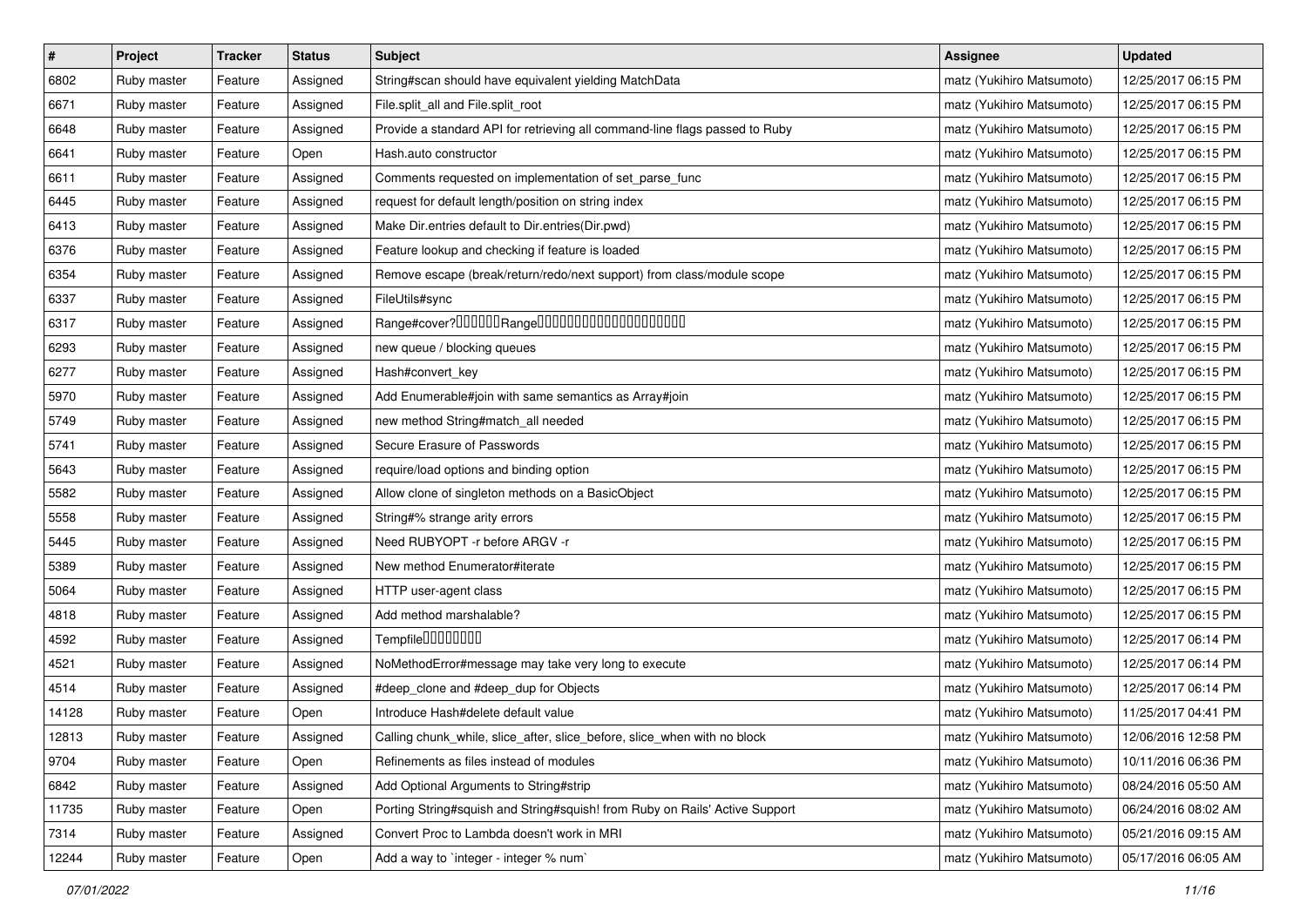| $\sharp$ | Project     | <b>Tracker</b> | <b>Status</b> | Subject                                                                                                                 | <b>Assignee</b>                         | <b>Updated</b>      |
|----------|-------------|----------------|---------------|-------------------------------------------------------------------------------------------------------------------------|-----------------------------------------|---------------------|
| 11704    | Ruby master | <b>Bug</b>     | Assigned      | Refinements only get "used" once in loop                                                                                | matz (Yukihiro Matsumoto)               | 04/14/2016 02:45 AM |
| 11181    | Ruby master | Feature        | Open          | Add a line directive to Ruby                                                                                            | matz (Yukihiro Matsumoto)               | 01/26/2016 02:04 AM |
| 8839     | Ruby master | Feature        | Assigned      | Class and module should return the class or module that was opened                                                      | matz (Yukihiro Matsumoto)               | 12/28/2015 08:36 AM |
| 10541    | Ruby master | Misc           | Open          | Remove shorthand string interpolation syntax                                                                            | matz (Yukihiro Matsumoto)               | 10/08/2015 05:44 PM |
| 11517    | Ruby master | Feature        | Open          | Queue enhancement - conditional pop                                                                                     | matz (Yukihiro Matsumoto)               | 09/17/2015 09:02 PM |
| 11518    | Ruby master | Feature        | Open          | Queue enhancement - promote! and promote all!                                                                           | matz (Yukihiro Matsumoto)               | 09/17/2015 08:40 PM |
| 11390    | Ruby master | Feature        | Open          | Allow symbols starting with numbers                                                                                     | matz (Yukihiro Matsumoto)               | 08/14/2015 05:23 AM |
| 11307    | Ruby master | Feature        | Open          | exception-free non-blocking Queue#pop                                                                                   | matz (Yukihiro Matsumoto)               | 06/25/2015 11:06 PM |
| 11122    | Ruby master | Feature        | Open          | exception-free non-blocking Queue/SizedQueue operations                                                                 | matz (Yukihiro Matsumoto)               | 05/06/2015 08:53 PM |
| 11028    | Ruby master | Feature        | Assigned      | standalone running single file ( zipped archives of ruby code) running **without installation** using<br>"gem install " | matz (Yukihiro Matsumoto)               | 04/04/2015 01:44 AM |
| 10481    | Ruby master | Feature        | Assigned      | Add "if" and "unless" clauses to rescue statements                                                                      | matz (Yukihiro Matsumoto)               | 01/18/2015 02:46 PM |
| 10574    | Ruby master | Feature        | Open          | Add String#Ichomp and String.Ichomp!                                                                                    | matz (Yukihiro Matsumoto)               | 12/15/2014 04:34 PM |
| 9816     | Ruby master | Feature        | Assigned      | 00000000000000000000                                                                                                    | matz (Yukihiro Matsumoto)               | 10/28/2014 08:29 AM |
| 10404    | Ruby master | Feature        | Open          | Allow individual finalizers to be removed with ObjectSpace.undefine_finalizer                                           | matz (Yukihiro Matsumoto)               | 10/20/2014 08:14 AM |
| 9768     | Ruby master | Feature        | Assigned      | Method that is visible only within a certain module/class                                                               | matz (Yukihiro Matsumoto)               | 04/25/2014 06:43 AM |
| 9070     | Ruby master | Feature        | Open          | Introduce `---` as synonym of `end` keyword                                                                             | matz (Yukihiro Matsumoto)               | 11/02/2013 03:23 AM |
| 8663     | Ruby master | Feature        | Open          | Officialy alias ArgumentError to ArgError                                                                               | matz (Yukihiro Matsumoto)               | 08/09/2013 07:42 PM |
| 8478     | Ruby master | Feature        | Open          | The hash returned by Enumerable#group_by should have an empty array for its default value                               | matz (Yukihiro Matsumoto)               | 06/04/2013 03:56 PM |
| 8232     | Ruby master | Feature        | Open          | Rudiments of abstract algebra in Ruby                                                                                   | matz (Yukihiro Matsumoto)               | 04/09/2013 01:47 AM |
| 18439    | Ruby master | Feature        | Open          | Support YJIT for VC++                                                                                                   | maximecb (Maxime<br>Chevalier-Boisvert) | 01/10/2022 11:29 PM |
| 18677    | Ruby master | Bug            | Assigned      | BigDecimal#power (**) returns FloatDomainError when passing an infinite parameter                                       | mrkn (Kenta Murata)                     | 04/20/2022 02:04 AM |
| 17339    | Ruby master | Feature        | Assigned      | Semantic grouping with BigDecimal#to_s                                                                                  | mrkn (Kenta Murata)                     | 12/20/2021 12:39 PM |
| 14476    | Ruby master | Feature        | Assigned      | Adding same_all? for checking whether all items in an Array are same                                                    | mrkn (Kenta Murata)                     | 08/28/2020 01:10 PM |
| 16350    | Ruby master | Feature        | Assigned      | ArithmeticSequence#member? can result in infinite loop                                                                  | mrkn (Kenta Murata)                     | 05/29/2020 10:26 PM |
| 5179     | Ruby master | Bug            | Assigned      | Complex#rationalize and to_r with approximate zeros                                                                     | mrkn (Kenta Murata)                     | 01/17/2020 03:00 AM |
| 8295     | Ruby master | Feature        | Assigned      | Float I Rational 0000000000000 BigDecimal 0000000                                                                       | mrkn (Kenta Murata)                     | 12/25/2017 06:15 PM |
| 7321     | Ruby master | Feature        | Assigned      | Newton.#nsolve 00 2 00000000000                                                                                         | mrkn (Kenta Murata)                     | 12/25/2017 06:15 PM |
| 6973     | Ruby master | Feature        | Assigned      | Add an #integral? method to Numeric to test for whole-number values                                                     | mrkn (Kenta Murata)                     | 12/25/2017 06:15 PM |
| 6857     | Ruby master | Feature        | Assigned      | bigdecimal/math BigMath.E/BigMath.exp R. P. Feynman inspired optimization                                               | mrkn (Kenta Murata)                     | 12/25/2017 06:15 PM |
| 5310     | Ruby master | Feature        | Assigned      | Integral objects                                                                                                        | mrkn (Kenta Murata)                     | 12/25/2017 06:15 PM |
| 5133     | Ruby master | Feature        | Assigned      | Array#unzip as an alias of Array#transpose                                                                              | mrkn (Kenta Murata)                     | 12/25/2017 06:15 PM |
| 10782    | Ruby master | Feature        | Assigned      | Patch: Add constants for BigDecimal for ZERO, ONE, TEN                                                                  | mrkn (Kenta Murata)                     | 05/21/2015 08:13 AM |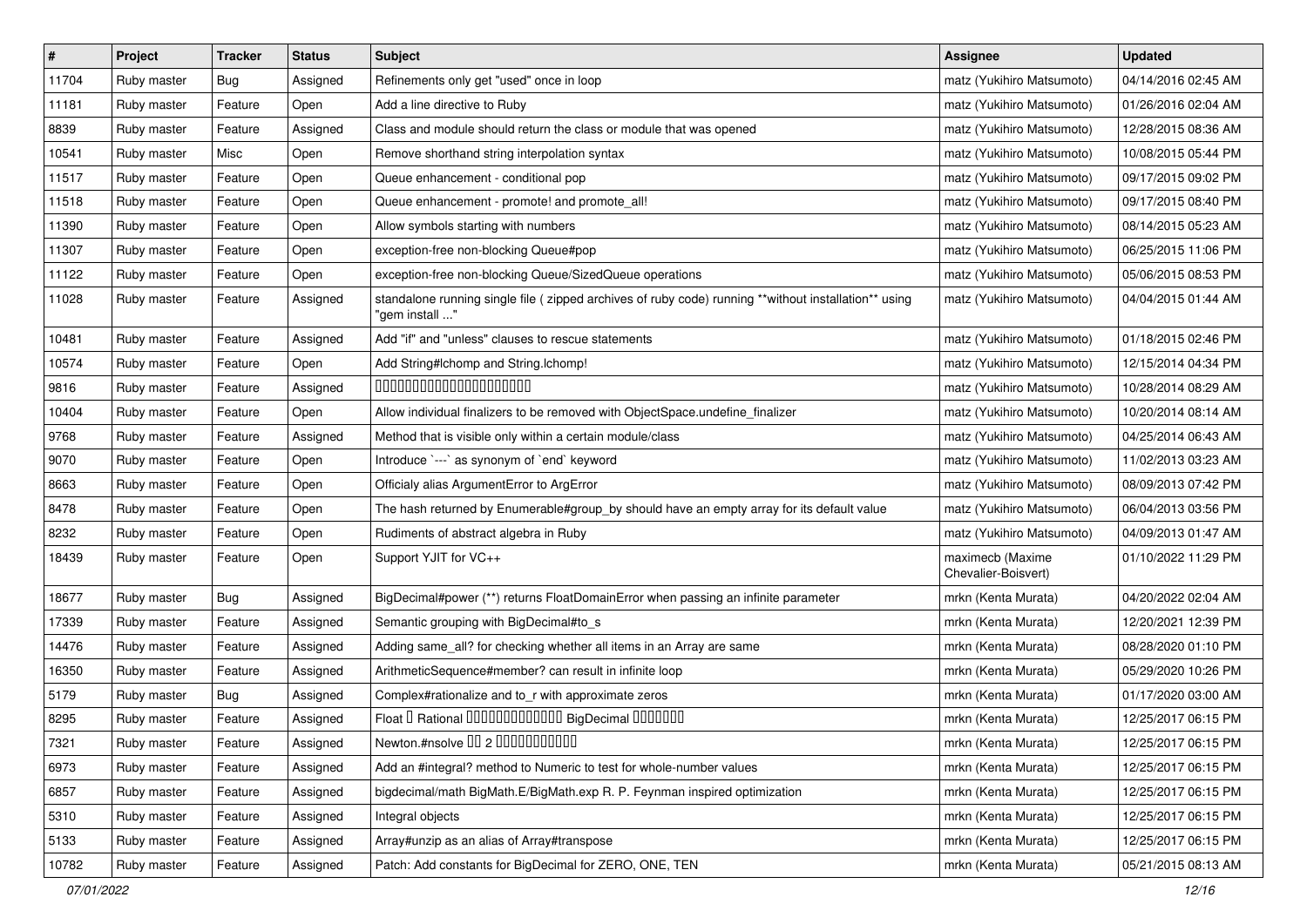| $\vert$ # | Project     | <b>Tracker</b> | <b>Status</b> | Subject                                                                                                                                | Assignee                | <b>Updated</b>      |
|-----------|-------------|----------------|---------------|----------------------------------------------------------------------------------------------------------------------------------------|-------------------------|---------------------|
| 5654      | Ruby master | Feature        | Assigned      | Introduce global lock to avoid concurrent require                                                                                      | nahi (Hiroshi Nakamura) | 12/25/2017 06:15 PM |
| 18371     | Ruby master | Misc           | Assigned      | Release branches (release information in general)                                                                                      | naruse (Yui NARUSE)     | 03/23/2022 10:32 PM |
| 17638     | Ruby master | Feature        | Assigned      | Support backtracing with the libbacktrace library                                                                                      | naruse (Yui NARUSE)     | 03/05/2021 03:40 PM |
| 17111     | Ruby master | Feature        | Assigned      | Improve performance of Net::HTTPHeader#set_form by 40%                                                                                 | naruse (Yui NARUSE)     | 08/10/2020 05:36 AM |
| 16559     | Ruby master | Feature        | Open          | Net::HTTP#request injects "Connection: close" header if #started? is false, wasting HTTP server<br>resources                           | naruse (Yui NARUSE)     | 05/28/2020 07:37 PM |
| 15931     | Ruby master | Feature        | Open          | encoding for CESU-8                                                                                                                    | naruse (Yui NARUSE)     | 12/20/2019 05:42 AM |
| 15940     | Ruby master | Feature        | Open          | Coerce symbols internal fstrings in UTF8 rather than ASCII to better share memory with string literals                                 | naruse (Yui NARUSE)     | 07/30/2019 04:17 AM |
| 5764      | Ruby master | Feature        | Assigned      | Net::HTTP should assume HTTP/0.9 on unexpected responses                                                                               | naruse (Yui NARUSE)     | 07/15/2019 05:06 PM |
| 11526     | Ruby master | Bug            | Assigned      | Streaming HTTP requests are not idempotent and should not be retried                                                                   | naruse (Yui NARUSE)     | 07/01/2019 09:16 PM |
| 15007     | Ruby master | Misc           | Open          | Let all Init_xxx and extension APIs frequently called from init code paths be considered cold                                          | naruse (Yui NARUSE)     | 12/06/2018 11:05 AM |
| 9020      | Ruby master | Feature        | Assigned      | Net::HTTPResponse predicate/query methods                                                                                              | naruse (Yui NARUSE)     | 12/25/2017 06:15 PM |
| 7892      | Ruby master | Bug            | Open          | MIME encoding bug of NKF.nkf                                                                                                           | naruse (Yui NARUSE)     | 12/25/2017 06:15 PM |
| 5461      | Ruby master | Feature        | Assigned      | Add pipelining to Net::HTTP                                                                                                            | naruse (Yui NARUSE)     | 12/25/2017 06:15 PM |
| 13221     | Ruby master | Feature        | Assigned      | [PATCH] gems/bundled_gems: add "curses" RubyGem                                                                                        | naruse (Yui NARUSE)     | 09/25/2017 06:32 PM |
| 6265      | Ruby master | Feature        | Assigned      | Remove 'useless' 'concatenation' syntax                                                                                                | naruse (Yui NARUSE)     | 08/10/2016 02:36 AM |
| 10628     | Ruby master | Misc           | Open          | Peformance of URI module                                                                                                               | naruse (Yui NARUSE)     | 12/26/2014 04:08 PM |
| 16978     | Ruby master | Feature        | Open          | Ruby should not use realpath for __FILE__                                                                                              | nobu (Nobuyoshi Nakada) | 04/01/2022 11:30 AM |
| 18623     | Ruby master | <b>Bug</b>     | Open          | `make runnable` does not work                                                                                                          | nobu (Nobuyoshi Nakada) | 03/16/2022 01:28 AM |
| 16497     | Ruby master | Bug            | Assigned      | StringIO#internal_encoding is broken (more severely in 2.7)                                                                            | nobu (Nobuyoshi Nakada) | 10/26/2021 04:31 PM |
| 12436     | Ruby master | Bug            | Assigned      | newline argument of File.open seems not respected on Windows                                                                           | nobu (Nobuyoshi Nakada) | 10/25/2021 09:07 AM |
| 10416     | Ruby master | Bug            | Open          | Create mechanism for updating of Unicode data files downstreams when we want                                                           | nobu (Nobuyoshi Nakada) | 10/08/2021 06:40 AM |
| 16836     | Ruby master | Bug            | Assigned      | configure-time LDFLAGS leak into ruby pkg-config file                                                                                  | nobu (Nobuyoshi Nakada) | 08/14/2021 09:10 AM |
| 15305     | Ruby master | Feature        | Open          | [PATCH] include/ruby/ruby.h (RB_ALLOCV*): remove GC guard                                                                              | nobu (Nobuyoshi Nakada) | 07/27/2021 11:39 AM |
| 17662     | Ruby master | Misc           | Assigned      | The heredoc pattern used in tests does not syntax highlight correctly in many editors                                                  | nobu (Nobuyoshi Nakada) | 06/30/2021 12:54 PM |
| 13298     | Ruby master | Bug            | Assigned      | mingw SEGV TestEnumerable#test_callcc                                                                                                  | nobu (Nobuyoshi Nakada) | 06/04/2021 03:41 AM |
| 8460      | Ruby master | Feature        | Assigned      | PATCH: optparse: add keep unknown option                                                                                               | nobu (Nobuyoshi Nakada) | 05/27/2021 10:07 PM |
| 9010      | Ruby master | <b>Bug</b>     | Assigned      | /configure --prefix= cannot handle directories with spaces                                                                             | nobu (Nobuyoshi Nakada) | 04/26/2021 10:38 PM |
| 7394      | Ruby master | Feature        | Assigned      | Enumerable#find ifnone parameter could be non-callable                                                                                 | nobu (Nobuyoshi Nakada) | 02/10/2021 09:32 AM |
| 17578     | Ruby master | Bug            | Assigned      | mkmf experimental C++ Support                                                                                                          | nobu (Nobuyoshi Nakada) | 01/27/2021 03:51 AM |
| 16291     | Ruby master | Feature        | Open          | Introduce support for resize in rb_ary_freeze and prefer internal use of rb_ary_freeze and<br>rb_str_freeze for String and Array types | nobu (Nobuyoshi Nakada) | 12/25/2020 02:43 AM |
| 8270      | Ruby master | Feature        | Open          | Ruby should build without thread support (aka minix)                                                                                   | nobu (Nobuyoshi Nakada) | 12/10/2020 08:53 AM |
| 7840      | Ruby master | <b>Bug</b>     | Open          | -Wdeclaration-after-statement is valid for C/ObjC but not for C++                                                                      | nobu (Nobuyoshi Nakada) | 06/02/2020 04:41 PM |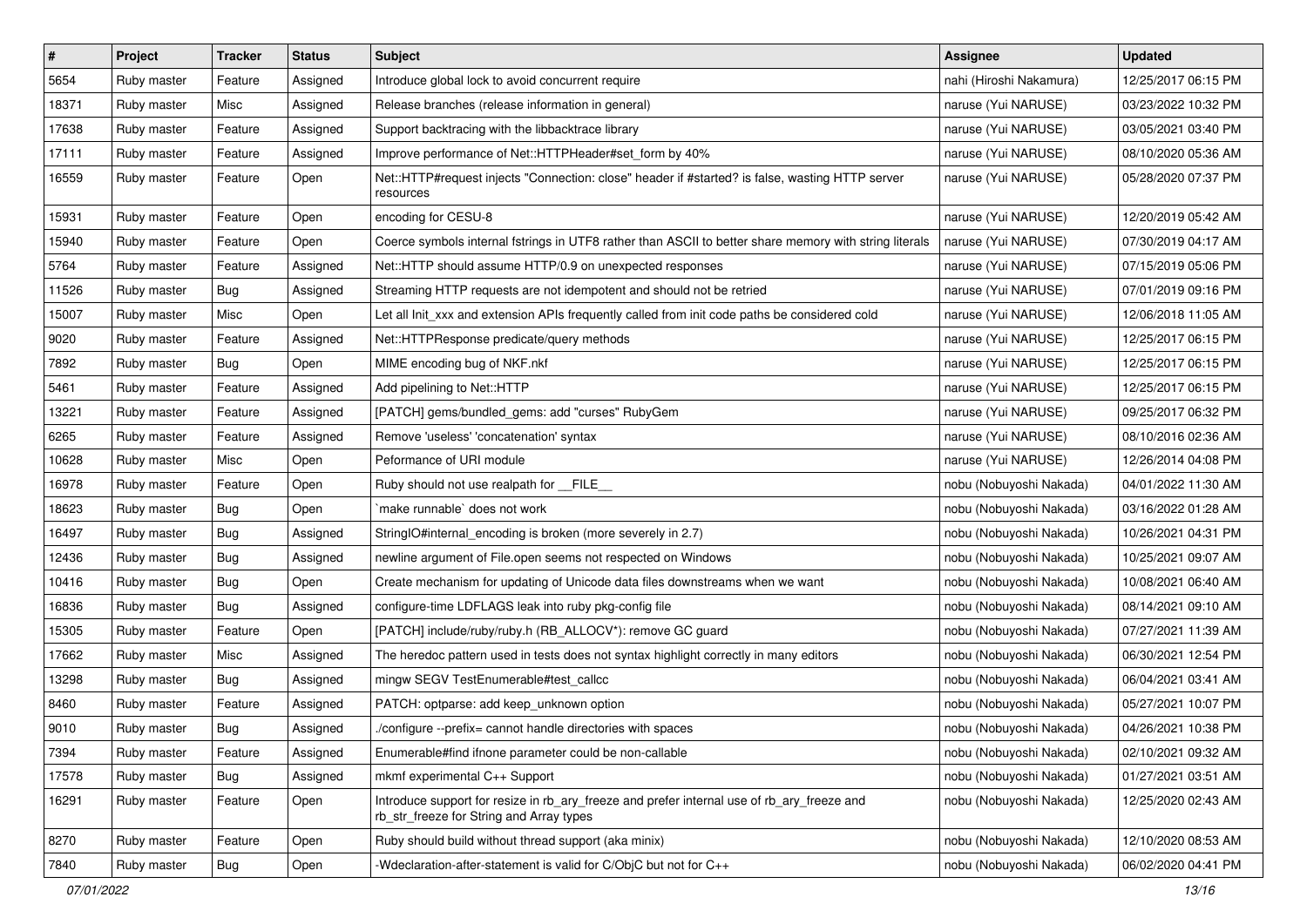| $\pmb{\#}$ | Project     | <b>Tracker</b> | <b>Status</b> | <b>Subject</b>                                                                       | <b>Assignee</b>          | <b>Updated</b>      |
|------------|-------------|----------------|---------------|--------------------------------------------------------------------------------------|--------------------------|---------------------|
| 16747      | Ruby master | Misc           | Assigned      | Repository reorganization request                                                    | nobu (Nobuyoshi Nakada)  | 05/22/2020 01:30 PM |
| 8299       | Ruby master | Bug            | Assigned      | Minor error in float parsing                                                         | nobu (Nobuyoshi Nakada)  | 12/30/2019 03:00 AM |
| 15806      | Ruby master | Misc           | Assigned      | Explicitly initialise encodings on init to remove branches on encoding lookup        | nobu (Nobuyoshi Nakada)  | 08/29/2019 04:29 AM |
| 16025      | Ruby master | Misc           | Assigned      | 'st_check_for_sizeof_st_index_t' declared as array with a negative size (emscripten) | nobu (Nobuyoshi Nakada)  | 07/30/2019 11:20 AM |
| 6012       | Ruby master | Feature        | Assigned      | Proc#source_location also return the column                                          | nobu (Nobuyoshi Nakada)  | 02/12/2019 07:49 AM |
| 14971      | Ruby master | Bug            | Open          | error: implicit declaration of function 'rb_vm_call0                                 | nobu (Nobuyoshi Nakada)  | 09/06/2018 03:53 AM |
| 14543      | Ruby master | Bug            | Assigned      | 'make commit' show error of 'common-srcs'                                            | nobu (Nobuyoshi Nakada)  | 06/02/2018 04:17 AM |
| 14692      | Ruby master | Misc           | Open          | Question: Ruby stdlib's Option Parser                                                | nobu (Nobuyoshi Nakada)  | 04/22/2018 05:53 AM |
| 7964       | Ruby master | <b>Bug</b>     | Assigned      | Writing an ASCII-8BIT String to a StringIO created from a UTF-8 String               | nobu (Nobuyoshi Nakada)  | 01/05/2018 09:00 PM |
| 6360       | Ruby master | Bug            | Assigned      | Debug information build even without requesting it                                   | nobu (Nobuyoshi Nakada)  | 01/05/2018 09:00 PM |
| 5317       | Ruby master | <b>Bug</b>     | Assigned      |                                                                                      | nobu (Nobuyoshi Nakada)  | 01/05/2018 09:00 PM |
| 9955       | Ruby master | Bug            | Assigned      | issue building dll on mingw, library not found                                       | nobu (Nobuyoshi Nakada)  | 01/05/2018 09:00 PM |
| 7745       | Ruby master | Feature        | Open          | lib/observer.rb: Observers are compared by identity                                  | nobu (Nobuyoshi Nakada)  | 12/25/2017 06:15 PM |
| 7532       | Ruby master | Feature        | Assigned      | Hardcoded compiler location                                                          | nobu (Nobuyoshi Nakada)  | 12/25/2017 06:15 PM |
| 4924       | Ruby master | Feature        | Assigned      | mkmf have_header fails with C++ headers                                              | nobu (Nobuyoshi Nakada)  | 12/25/2017 06:15 PM |
| 2324       | Ruby master | Feature        | Assigned      | Dir instance methods for relative path                                               | nobu (Nobuyoshi Nakada)  | 12/25/2017 05:58 PM |
| 13516      | Ruby master | Feature        | Assigned      | Improve the text of the circular require warning                                     | nobu (Nobuyoshi Nakada)  | 08/31/2017 05:49 AM |
| 13378      | Ruby master | Feature        | Open          | Eliminate 4 of 8 syscalls when requiring file by absolute path                       | nobu (Nobuyoshi Nakada)  | 06/16/2017 07:57 AM |
| 13577      | Ruby master | Feature        | Assigned      | Digest file accidentally receives File object but uses file path                     | nobu (Nobuyoshi Nakada)  | 05/20/2017 06:50 PM |
| 12725      | Ruby master | Bug            | Assigned      | Trying to use ./miniruby before it exists                                            | nobu (Nobuyoshi Nakada)  | 04/28/2017 01:45 PM |
| 12473      | Ruby master | Bug            | Assigned      | Test failure on fedora with TestTimeExtension#test_huge_precision                    | nobu (Nobuyoshi Nakada)  | 04/28/2017 01:45 PM |
| 13269      | Ruby master | <b>Bug</b>     | Assigned      | test/readline/test_readline.rb and mingw                                             | nobu (Nobuyoshi Nakada)  | 03/13/2017 08:56 AM |
| 12064      | Ruby master | Feature        | Open          | Make creation of enc/unicode/casefold.h automatic again                              | nobu (Nobuyoshi Nakada)  | 02/12/2016 06:13 AM |
| 11670      | Ruby master | Feature        | Open          | Show warning to make nested def obsolete                                             | nobu (Nobuyoshi Nakada)  | 11/09/2015 07:40 AM |
| 6769       | Ruby master | Feature        | Assigned      | rbinstall.rb: install both src and batch files separetely                            | nobu (Nobuyoshi Nakada)  | 10/30/2015 12:38 PM |
| 8959       | Ruby master | Feature        | Assigned      | Allow top level prepend                                                              | nobu (Nobuyoshi Nakada)  | 10/16/2013 03:22 AM |
| 8449       | Ruby master | Feature        | Open          | Array#ary_plus always returns an array                                               | nobu (Nobuyoshi Nakada)  | 06/02/2013 04:23 PM |
| 14901      | Ruby master | Feature        | Assigned      | [PATCH] do not block SIGCHLD in normal Ruby Threads                                  | normalperson (Eric Wong) | 07/19/2021 05:23 AM |
| 15072      | Ruby master | Bug            | Open          | thread.c:4356:5: error: implicit declaration of function 'ubf list atfork'           | normalperson (Eric Wong) | 09/20/2018 03:32 AM |
| 10328      | Ruby master | Feature        | Open          | [PATCH] make OPT_SUPPORT_JOKE a proper VM option                                     | normalperson (Eric Wong) | 01/05/2018 09:01 PM |
| 13721      | Ruby master | Feature        | Assigned      | [PATCH] net/imap: dedupe attr keys in Net::IMAP::FetchData                           | normalperson (Eric Wong) | 07/27/2017 09:51 AM |
| 11299      | Ruby master | Feature        | Open          | [PATCH] use Array instead of custom struct for generic ivars                         | normalperson (Eric Wong) | 06/24/2015 12:38 AM |
| 18727      | Ruby master | <b>Bug</b>     | Assigned      | Make failed on x86_64-cygwin (LoadError)                                             | peterzhu2118 (Peter Zhu) | 04/16/2022 05:15 AM |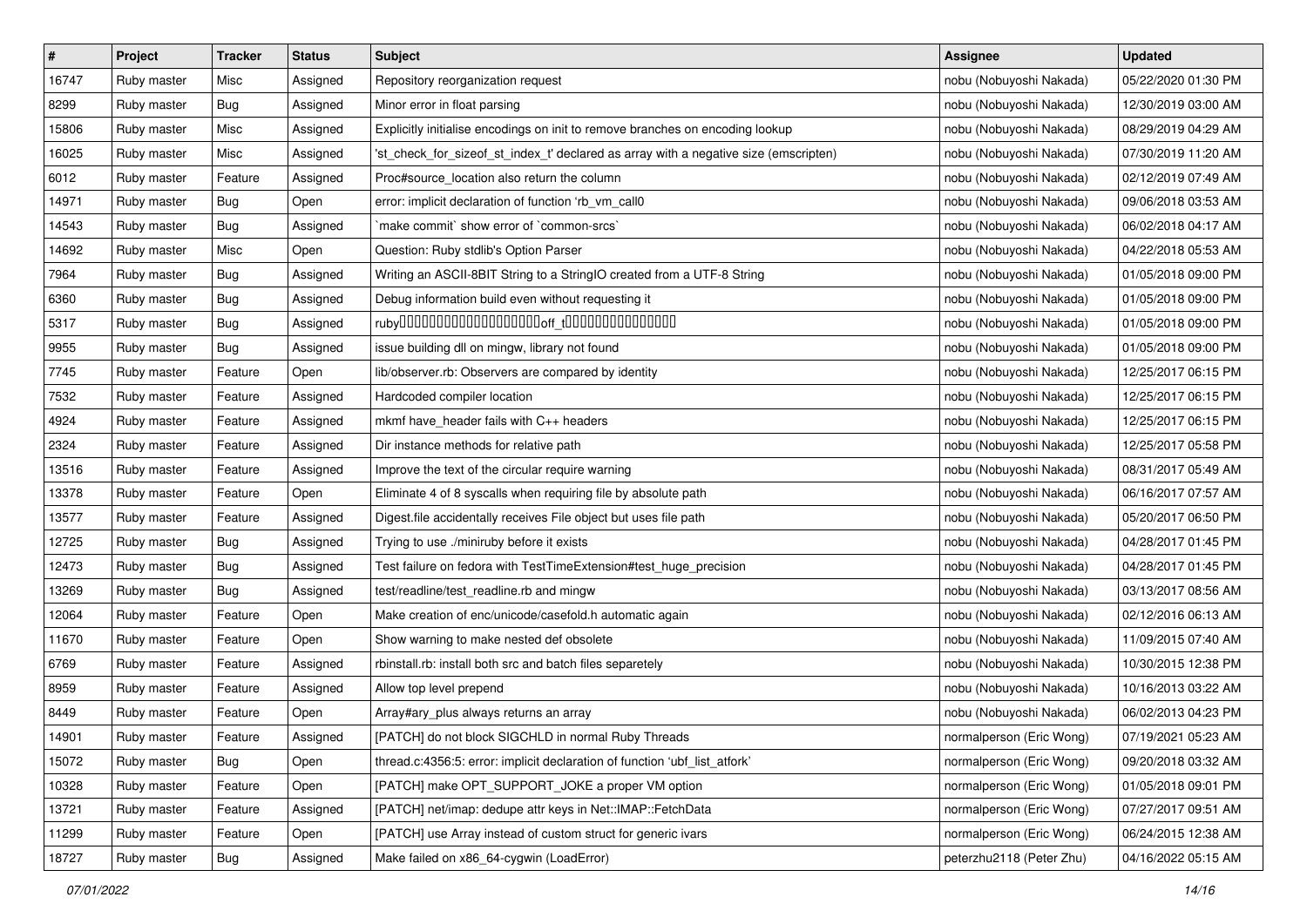| $\pmb{\#}$ | Project     | <b>Tracker</b> | <b>Status</b> | <b>Subject</b>                                                                | <b>Assignee</b>                       | <b>Updated</b>      |
|------------|-------------|----------------|---------------|-------------------------------------------------------------------------------|---------------------------------------|---------------------|
| 16805      | Ruby master | Misc           | Assigned      | Coroutine's license is unclear                                                | ReiOdaira (Rei Odaira)                | 07/01/2021 10:09 PM |
| 18658      | Ruby master | Bug            | Open          | Need openssl 3 support for Ubuntu 22.04 (Ruby 2.7.x and 3.0.x)                | rhenium (Kazuki Yamaguchi)            | 05/30/2022 08:06 PM |
| 8126       | Ruby master | Feature        | Assigned      | OpenSSL::SSL::SSLSocket does not define #recv and #send messages              | rhenium (Kazuki Yamaguchi)            | 08/08/2019 11:05 PM |
| 12354      | Ruby master | Feature        | Assigned      | PKey::EC Can't output public key pem when private key exists                  | rhenium (Kazuki Yamaguchi)            | 07/24/2019 10:57 PM |
| 12582      | Ruby master | Bug            | Assigned      | OpenSSL Authenticated Encryption should check for tag length                  | rhenium (Kazuki Yamaguchi)            | 04/28/2017 01:45 PM |
| 13864      | Ruby master | <b>Bug</b>     | Assigned      | Rinda multicast test failures due to missing default route                    | seki (Masatoshi Seki)                 | 08/17/2021 07:16 AM |
| 14412      | Ruby master | Feature        | Assigned      | DRb UNIX on local machine: add support for getpeereid()                       | seki (Masatoshi Seki)                 | 01/28/2018 12:51 PM |
| 5434       | Ruby master | Feature        | Assigned      | Allow per-class whitelisting of methods safe to expose through DRb            | seki (Masatoshi Seki)                 | 12/25/2017 06:15 PM |
| 12281      | Ruby master | Feature        | Assigned      | Allow lexically scoped use of refinements with `using {}` block syntax        | shugo (Shugo Maeda)                   | 06/13/2016 07:44 AM |
| 18726      | Ruby master | Misc           | Open          | CI Error on c99 and c2x                                                       | shyouhei (Shyouhei Urabe)             | 04/19/2022 09:05 AM |
| 17376      | Ruby master | Misc           | Assigned      | Reduce number of GitHub Actions                                               | shyouhei (Shyouhei Urabe)             | 12/10/2020 11:50 AM |
| 17289      | Ruby master | Bug            | Assigned      | Time#strftime occurs Segmentation Fault on ruby-2.7.2p137                     | shyouhei (Shyouhei Urabe)             | 11/05/2020 07:57 AM |
| 6682       | Ruby master | Feature        | Assigned      | Add a method to return an instance attached by a singleton class              | shyouhei (Shyouhei Urabe)             | 12/25/2017 06:15 PM |
| 9115       | Ruby master | Bug            | Assigned      | Logger traps all exceptions; breaks Timeout                                   | sonots (Naotoshi Seo)                 | 08/20/2019 12:47 PM |
| 11955      | Ruby master | Feature        | Assigned      | Expose Object that Receives logs in Logger                                    | sonots (Naotoshi Seo)                 | 11/09/2017 11:35 AM |
| 13622      | Ruby master | Misc           | Assigned      | Documentation missing                                                         | stomar (Marcus Stollsteimer)          | 06/03/2017 07:27 AM |
| 5334       | Ruby master | Bug            | Assigned      | Segmentation fault in InternetExplorer IServiceProvider interface             | suke (Masaki Suketa)                  | 12/30/2019 03:00 AM |
| 15239      | Ruby master | Feature        | Assigned      | [patch] test-spec win32ole                                                    | suke (Masaki Suketa)                  | 12/29/2019 01:04 PM |
| 6613       | Ruby master | Feature        | Assigned      | VT_RECORD, IRecordInfo Support in WIN32OLE                                    | suke (Masaki Suketa)                  | 12/25/2017 06:15 PM |
| 9590       | Ruby master | Feature        | Open          | introduce st_foreach_update and st_foreach_update_check for performance.      | tarui (Masaya Tarui)                  | 01/05/2018 09:00 PM |
| 7788       | Ruby master | Feature        | Open          | YAML Tag Schema Support                                                       | tenderlovemaking (Aaron<br>Patterson) | 12/25/2017 06:15 PM |
| 7488       | Ruby master | Feature        | Assigned      | Receiving object_id in object creation probes                                 | tenderlovemaking (Aaron<br>Patterson) | 12/25/2017 06:15 PM |
| 7518       | Ruby master | Feature        | Assigned      | Fiddle::Pointer#to_str and Fiddle::Pointer#to_int should be removed           | tenderlovemaking (Aaron<br>Patterson) | 08/15/2013 04:56 AM |
| 10038      | Ruby master | Feature        | Assigned      | Extend ObjectSpace.dump to expose buffer addresses for String and Array       | tmm1 (Aman Karmani)                   | 01/05/2018 09:01 PM |
| 11599      | Ruby master | Feature        | Open          | Dump entries of hash in ObjectSpace                                           | tmm1 (Aman Karmani)                   | 11/24/2015 05:52 PM |
| 11292      | Ruby master | Feature        | Open          | objspace: Dump type of special consts                                         | tmm1 (Aman Karmani)                   | 06/22/2015 04:22 AM |
| 12653      | Ruby master | Feature        | Assigned      | Use wide WinAPI for rb_w32_getcwd                                             | usa (Usaku NAKAMURA)                  | 09/12/2016 06:35 AM |
| 11142      | Ruby master | Bug            | Open          | Command line argument parser on windows handles double quotes inconsistently. | usa (Usaku NAKAMURA)                  | 05/12/2015 04:09 PM |
| 15166      | Ruby master | Feature        | Assigned      | 2.5 times faster implementation than current gcd implmentation                | watson1978 (Shizuo Fujita)            | 04/26/2019 09:12 PM |
| 4831       | Ruby master | Feature        | Assigned      | Integer#prime factors                                                         | yugui (Yuki Sonoda)                   | 01/23/2018 08:09 AM |
| 14844      | Ruby master | Feature        | Open          | Future of RubyVM::AST?                                                        | yui-knk (Kaneko Yuichiro)             | 08/31/2020 08:22 AM |